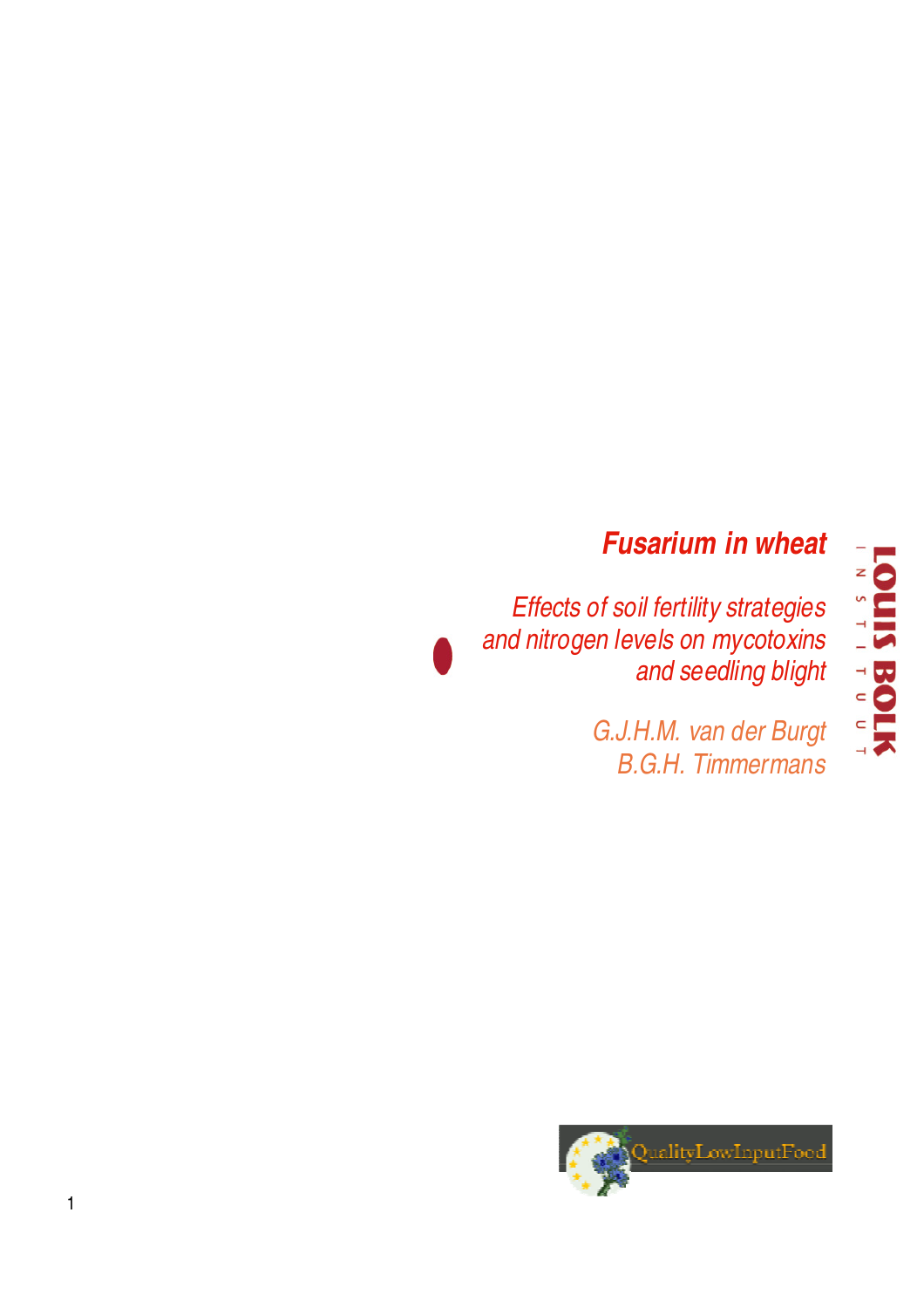#### © [2009] Louis Bolk Instituut

Fusarium in wheat. The effect of soil fertility strategies and nitrogen levels on mycotoxins and seedling blight. G.J.H.M. van der Burgt and B.G.H. Ti mmer mans. Search terms: wheat, Fusarium, mycotoxins, head blight, seedling blight, soil fertility, nitrogen. 30 pages. This report can be downloaded from www.louisbolk.nl and is published at www.orgprints.org

LBI publication number LB29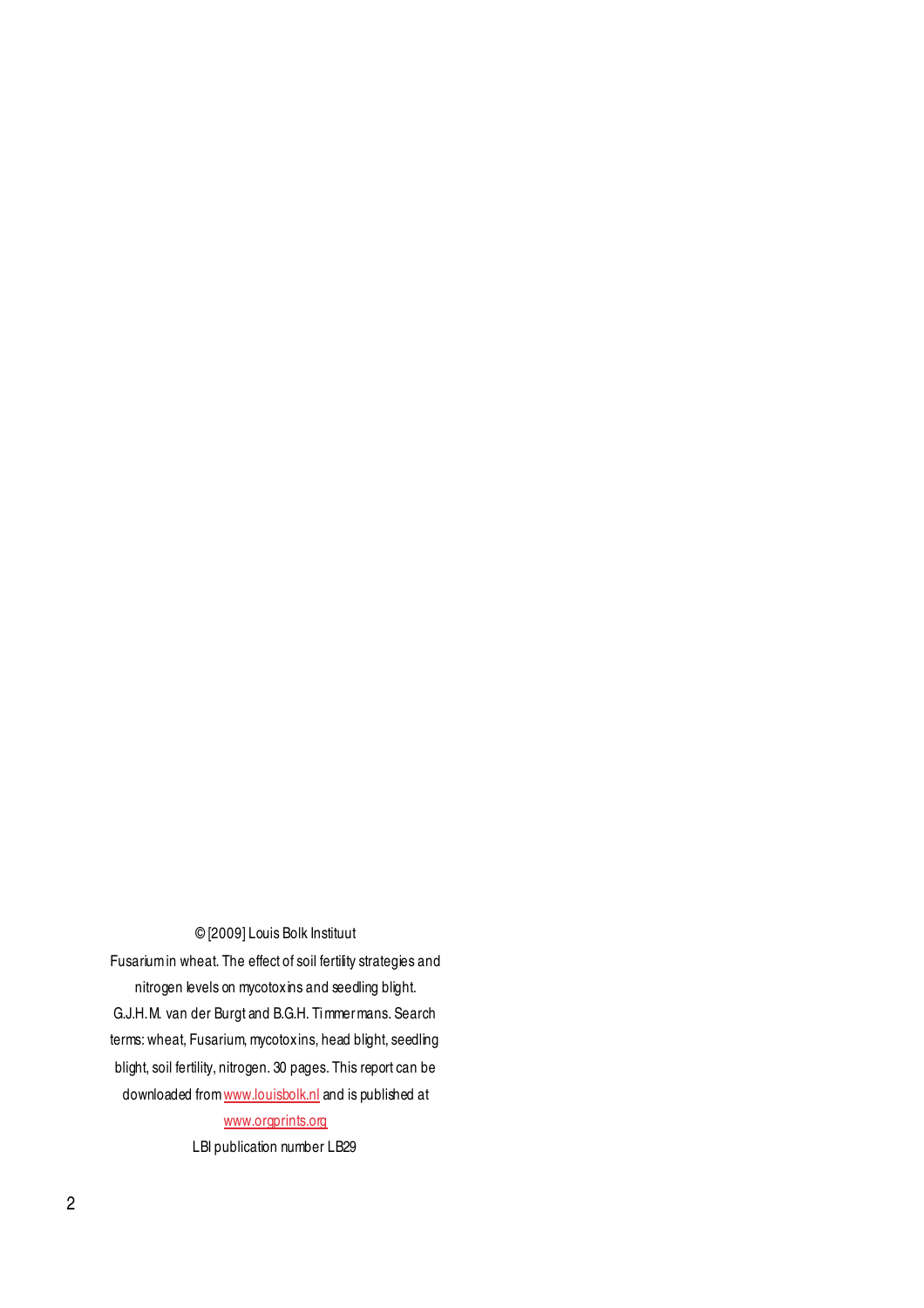## Preface

Quality plays an important role in further development of organic agriculture. For this reason, the project Quality of Low Input Food was brought into existence, supported by the EU 6<sup>th</sup> framework. This QLIF project was very extended, and this report only describes a limited research question: the relation between soil fertility strategies and additional nitrogen applications within the strategies at one side, and the presence of Fusarium Head Blight at the other.

Fusarium Head Blight (FHB) is involved in two quality items:

- If present on seeds, it will negatively influence the germination and the seedling stage, thus causing yield losses and weed problems.
- Fusarium on grains can produce mycotoxines, for example DON, being harmful if consumed.

In the Netherlands, the overall nitrogen level in wheat crops is rising, due to the request of bakeries for wheat with a high protein content. Additional nitrogen fertilizer application around flowering of the wheat crop are more and more common. There is some scientific evidence that FHB is enhanced by increased nitrogen levels. Therefore, an experiment was realized to find out whether or not this relation between nitrogen level and FHB plays a role in low input and organic farming.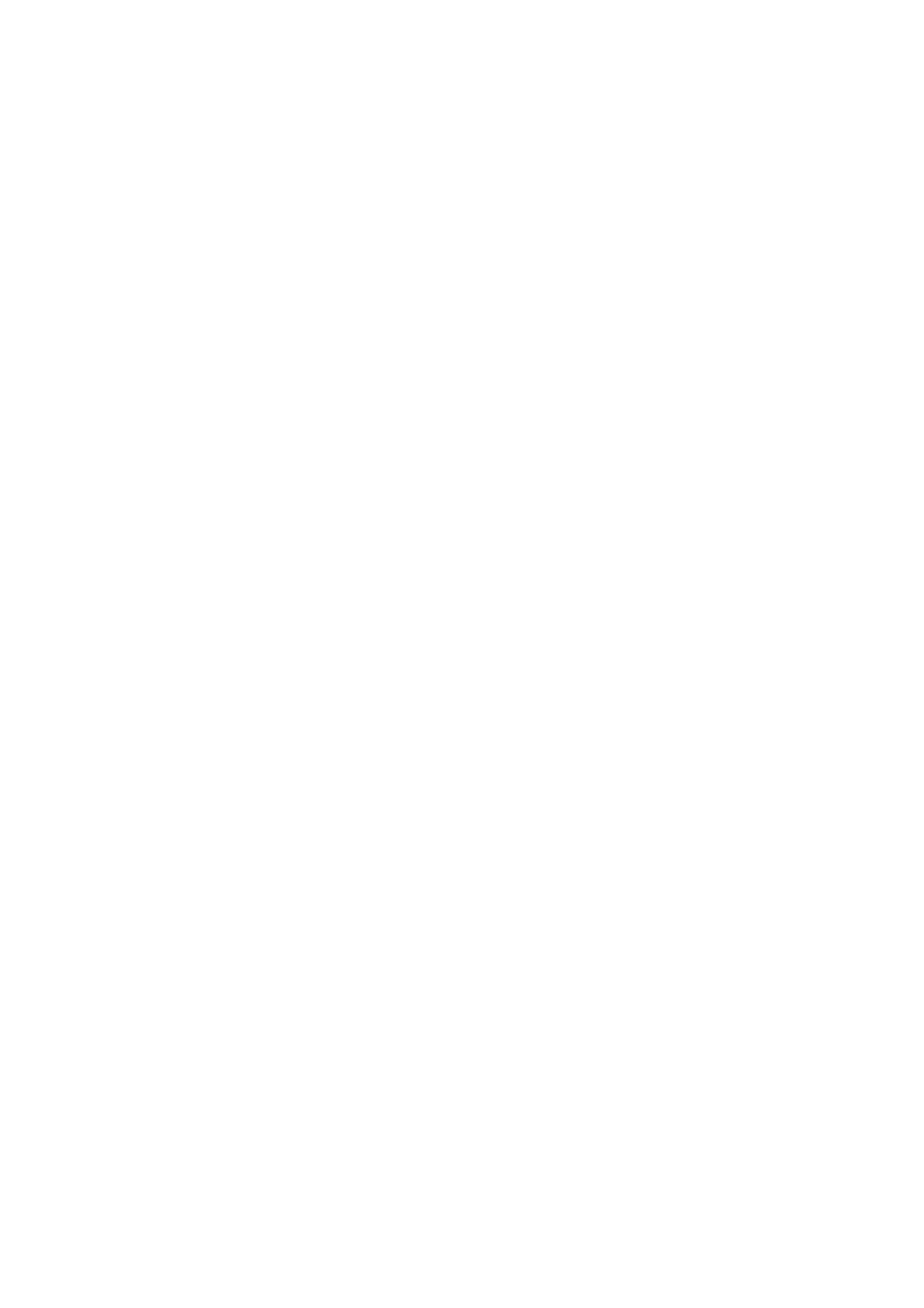## **Content**

|   | Preface                          | 3                                   |
|---|----------------------------------|-------------------------------------|
|   | Content                          | 5                                   |
|   | Summary                          | $\overline{7}$                      |
|   | Samenvatting                     | 9                                   |
| 1 | Introduction                     | 11                                  |
|   | 2 Method and materials           | 13                                  |
| 3 | Results                          | 15                                  |
| 4 | Discussion                       | 23                                  |
|   | 5 Acknowledgement and disclaimer | 25                                  |
| 6 | Reserve <sub>2</sub>             | Fout! Bladwijzer niet gedefinieerd. |
|   | References                       | 27                                  |
|   | Apendix1: Field lay-out          | 29                                  |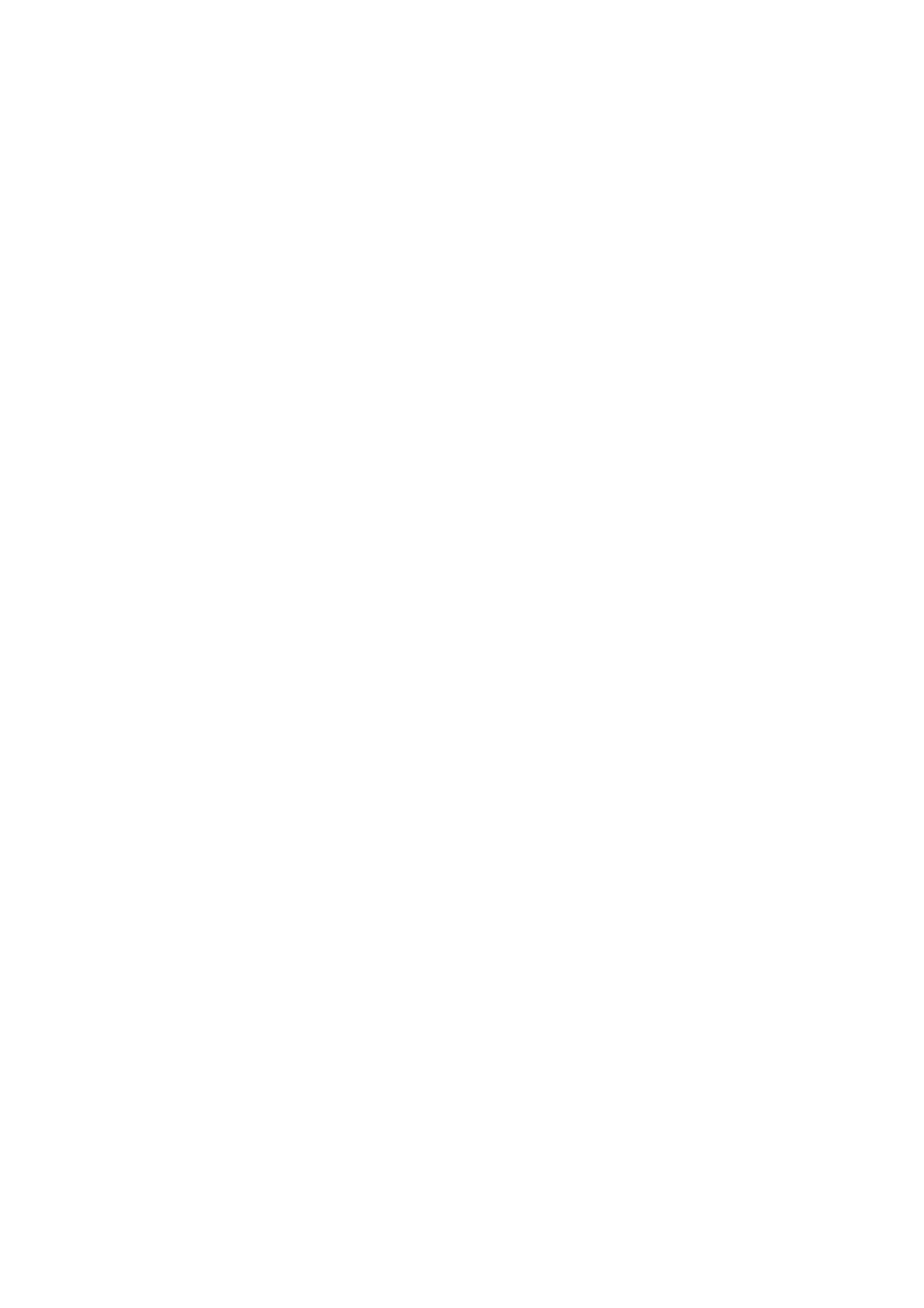# **Summary**

In a two-year field experiment in the Netherlands the relation between three soil fertility strategies, additional nitrogen levels and Fusarium Head Blight in wheat are explored. There was a substantial year-effect, as could be expected. The soil fertility strategies showed differences, but were party coinciding with location. Although not consistent over the years and strategies, a significant relation was found between additional nitrogen applications around anthesis and FHB, expressed as presence of mycotoxines (DON) and Total Root Rot from the Blotter test. Higher nitrogen levels from fertilizer applications at anthesis give a higher chance on FHB, with other so far unknown factors playing a role.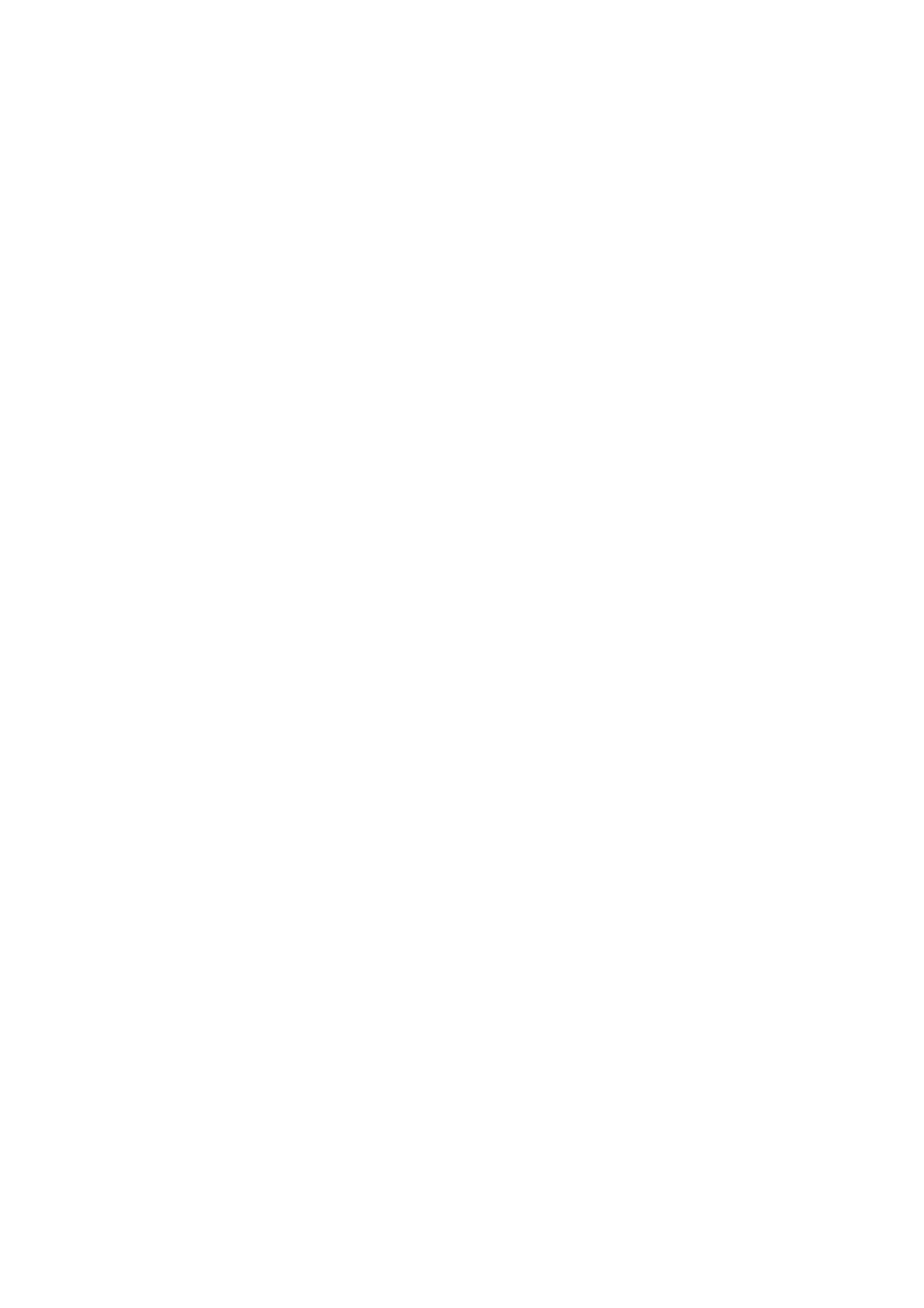# **Samenvatting**

In een tweejarig veldexperiment in Nederland is de relatie onderzocht tussen drie strategieën voor bodemvruchtbaarheid, aanvullende stikstoftrappen en Fusarium in tarwe. Er was sprake van een substantieel jaareffect, wat gezien de aard van Fusarium te verwachten viel. De verschillende strategieën voor bodemvruchtbaarheid lieten verschillen zien, maar die kunnen voor een liggen aan locatieverschillen. Hoewel de resultaten niet consistent zijn over de jaren en de strategieën blijkt er een significant verband te zijn tussen additionele stikstofgiften rond de bloei van het gewas en het optreden van Fusarium, gemeten aan de aanwezigheid van mycotoxinen (DON) en de parameter Wortelrot Totaal van de Blotter test op Fusarium. Hogere stikstofniveaus door additionele bemesting rond de bloei verhoogt de kans op Fusarium, maar andere, onbekende factoren spelen daarbij ook een rol.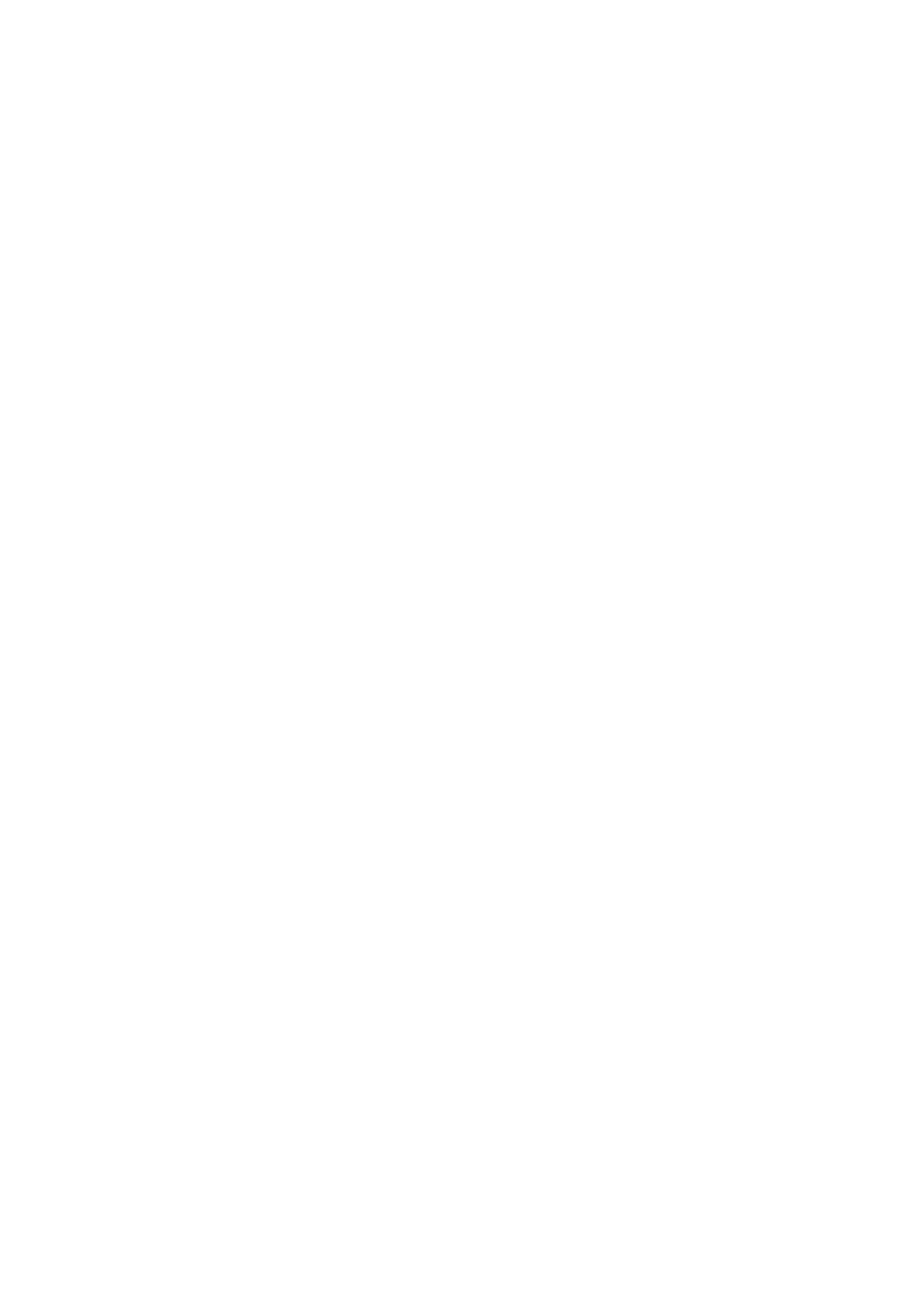### 1 Introduction

Fusarium head blight (FHB) is a serious problem in wheat cultivation. Fusarium head blight (FHB) is caused by one or more Fusarium species, including F. graminearum (Schwabe), F. culmorum (W.G. Smith) Sacc., F. avenaceum (Fries) Sacc., F. poae (Peck) Wollenw., and by Microdochium nivale (Fries) Samuels and Hallett. Next to slight reductions in yield due to reduced seed weights of infected seeds, FHB infections cause two problems concerning the quality of harvested wheat seeds: firstly, FHB on wheat can produce a variety of mycotoxins, of which deoxynivalenol (DON) is perhaps the most famous (Parry et al., 1995). If present in food or feed, DON can result in serious health problems (D'Mello et al. 1999; Peraica et al. 1999).

Secondly, the seeds infected with Fusarium not only have a lower 1000 grain weight but also the present Fusarium fungi can infect the seedling after sowing, thus causing less dense plant stand due to seedling blight. In certain years, the availability of uninfected seeds may be limited due to the widespread nature of FHB epidemics (Jones, 1999). In the Netherlands on average once every two years organic wheat seed production is affected by FHB (Osman, et al., 2004).

Control options of seedling blight in organic agriculture are focussing on reduction of the pathogen on the seeds before sowing and include hot-water treatments and biological control by micro-organisms (Osman, et al., 2004: Johansson et al. 2003; Dal Bello et al. 2002). Although successful, these options are currently not available for large scale use in practice.

Use of the infected seeds without treatment results in lower plant densities (Gilbert et al. 1997; Bechtel et al. 1985) due to a loss of viability, reduced emergence and post emergence seedling blight (Jones, 1999). Next to Microdochium nivale (Johansson et al., 2003; Hare et al., 1999) also F. culmorum (Khan et al., 2006; Johansson et al., 2003; Hare et al., 1999) and F. graminearum (Bacon & Hinton, 2007; Dal Bello et al., 2002; Chongo et al., 2001) are known to be able to cause these symptoms. In years with favourable weather conditions for wheat production, a reduced plant density does not necessarily affect yield, because plant loss can be compensated by increased tillering (Gooding et al., 2002). However, use of infected seeds may have other effects on spring wheat crops. For example resulting lower plant densities due to seedling blight can reduce the rate of canopy closure and hence make the crop less competitive against weeds. Weed infestation is one of the major constraints in organic cereal production, and the build up of a weed population due to an open crop stand does not only reduce yield of the cereal crop, but also increases weed control costs in subsequent crops in the rotation (Vereijken, 1994; Schotveld en Kloen, 1996). As said, FHB epidemics occur frequently and cause a general high presence of Fusarium as well as mycotoxins on seeds, but the differences in susceptibility between varieties and locations is not yet well understood. Mesterházi (1995) distinguishes two main groups of types, also called components, of resistance of cereals to Fusarium: active and passive resistance components. In active resistance, physiological processes should be involved, whereas passive resistance is avoidance of the pathogen, involving morphological characteristics of the plant. Influence of plant height, though with a lot of variation, is described by several authors revealing higher FHB infections in lower wheat plants or cultivars (e.g. Lienemann, 2002 ; Buerstmayr et al, 2000 ; Mesterházi, 1995). Other mechanisms mentioned by Mesterházi (1995) are flowering in the boot stage (escape of infection), presence of absence of awns (more awns, higher FHB risk) and spikelet density (higher spikelet density, more FHB).

Relatively new in this context is passive resistance at crop level. Lemmens at el. (2004) measured significant effects of nitrogen fertilization on Fusarium head blight development and DON contamination in wheat. They showed that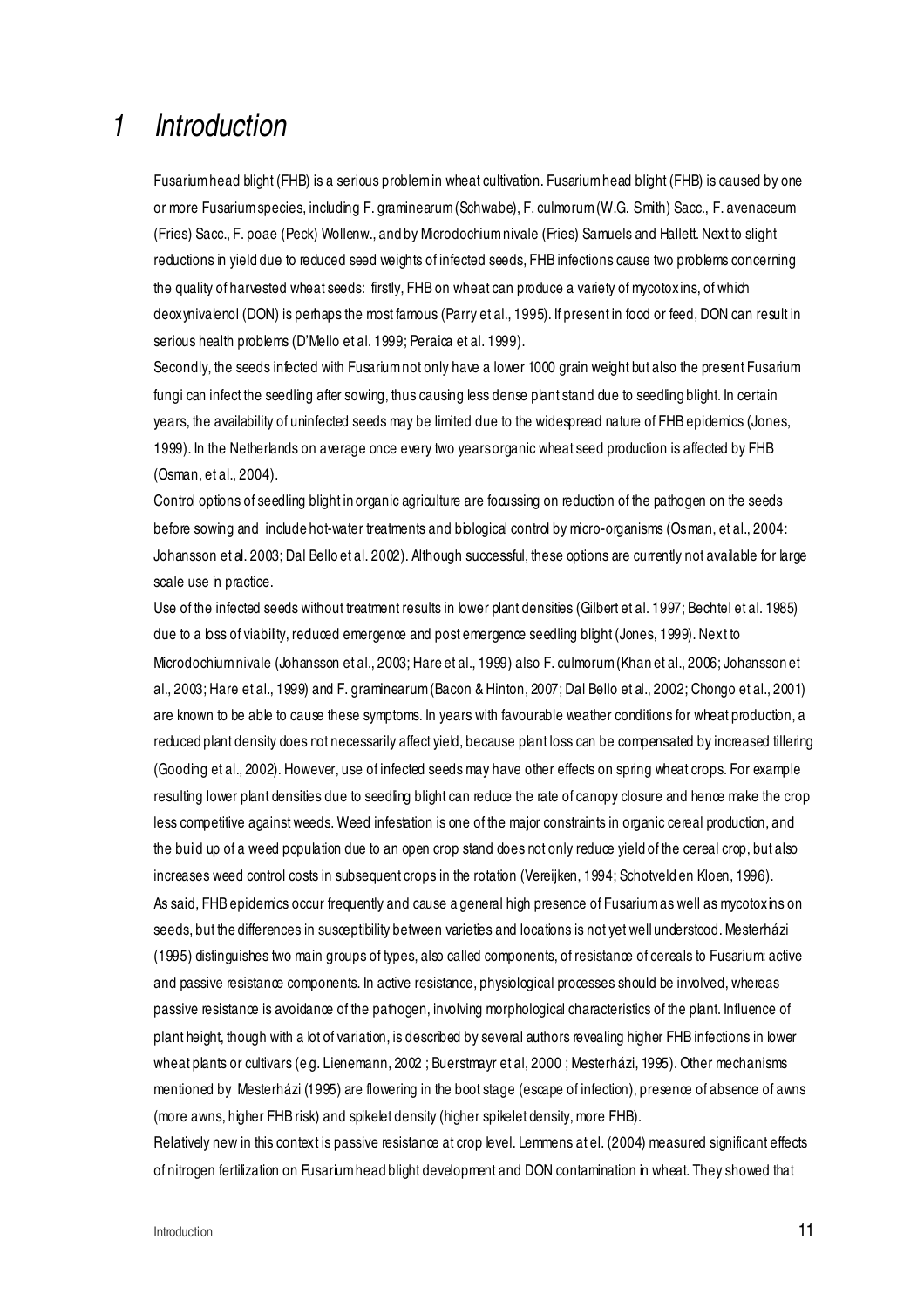the type of fertilizer that they used did not have any influence, but the amounts of nitrogen did. Especially at low nitrogen levels (0-80 kg N ha<sup>-1</sup>) the FHB rate and the DON contamination significantly increased with nitrogen level. However, at higher rates of nitrogen fertilization, relevant to contemporary conventional crop husbandry, no significant effects were measured. Organic agriculture is in general an agronomic system with, relative to conventional agriculture, limited nitrogen input. The nitrogen level at which FHB could be influenced by nitrogen application (Lemmens et al, 2004) might be relevant for organic farming.

At least in the Netherlands, there is a tendency in wheat quality parameters towards higher protein content. As a result, (organic)farmers tend to apply higher basic fertilization rates for the wheat crops, and to apply additional fertilizer applications around the flowering stage of the crop, in order to increase the nitrogen availability during the kernel formation and consequently the protein content. This tendency in fertilization strategy is questioned due to the possibly negative aspects of increased nitrogen application on the presence of FHB, and has lead to the following research questions:

- Can we find any relationship between overall soil fertility management strategies, resulting in different overall plant available nitrogen levels and different nitrogen dynamics, and the presence of FHB and mycotoxines in wheat?
- Can we find any relationship between increased levels of plant available nitrogen during the grain filling stage, realized by additional fertilizer application around flowering, and the presence of FHB and mycotoxines in wheat?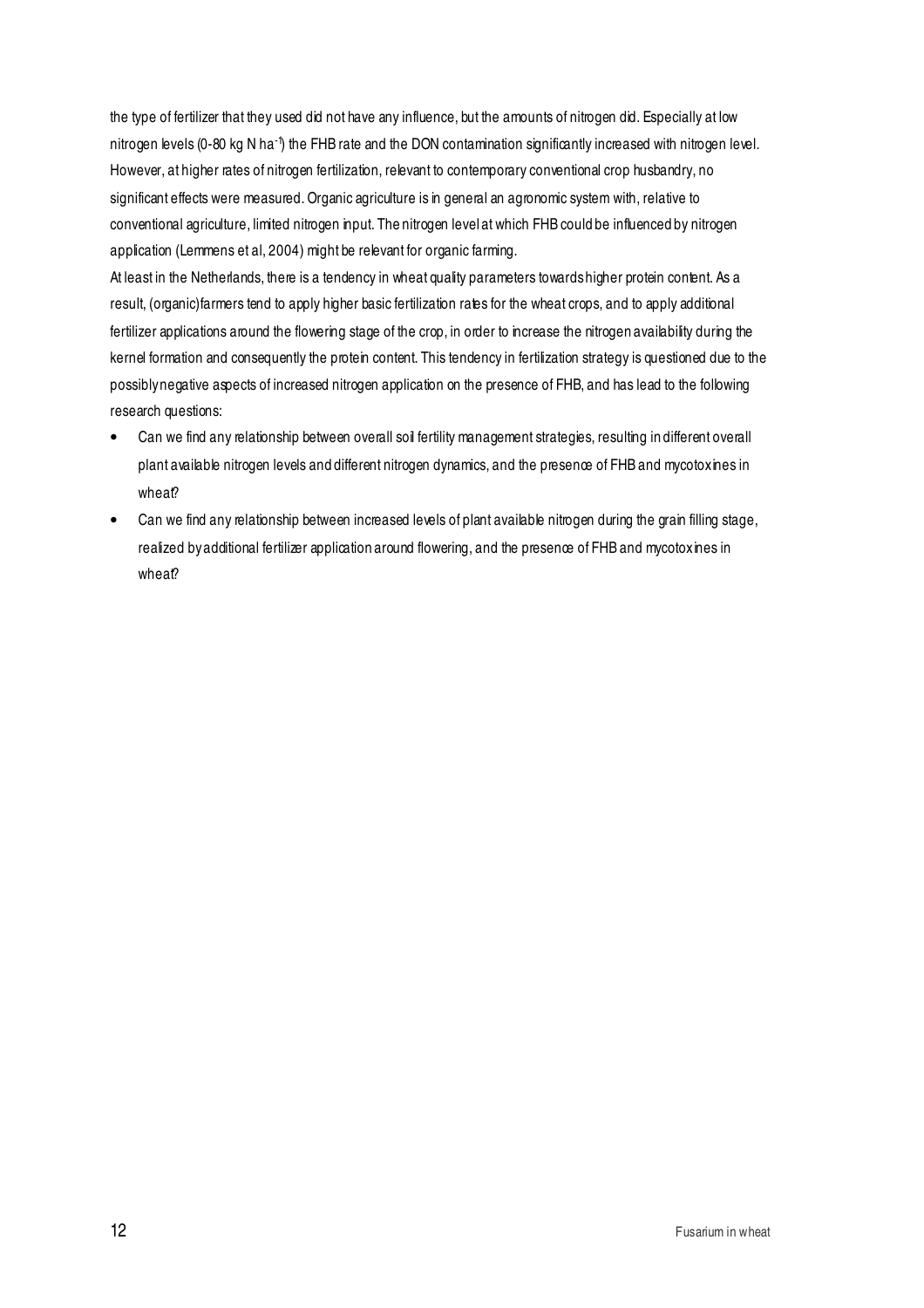### 2 Method and materials

#### **Experimental design**

In 2006 and 2007, being replicates in time) field trials were done on two locations.

The first location was the experimental farm 'Rusthoeve' on a clayish soil (17% lutum, 2% soil organic matter and >0.8 m potential rooting depth) in Colijnsplaat, The Netherlands (51'35" N, 3'51" E), in the years 2006 and 2007. The experimental field was organic since 2002. In both years the precrop was onion. On this location four different soil fertility management strategies are present, of which two were used in our experiment: compost (C) and Slurry (S).

- S: Each year shortly before sowing or planting a cattle slurry application according to the need of the crop.
- C: Each year in autumn about 30 tons of compost as soil-oriented fertilizer; additionally a crop-oriented fertilizer in the beginning or during the crop growth being Molasse, a N-rich by-product of the sugar industry.

The second location was the farm 'NZ27' on a heavy clay soil (>30% lutum, 4% organic matter and >0.8 m potential rooting depth) near Zeewolde, The Netherlands (52'19" N, 5'25" E). Here the strategy is based on Farm Yard Manure (F) application in autumn with crop-dependant additional applications of slurry and Molasse. For our experiment, in order to have a low general nitrogen level, we skipped the slurry application in spring short before sowing. The precrop was sugar maize for the 2006 wheat crop and French beans for the 2007 wheat crop.

• F: autumn application of about 10 tons of farm yard manure

On both locations and in both years the spring wheat variety 'Lavett' was sown, which was the commonly used variety in The Netherlands by that time.

Within these three systems, with no replicates except the two years, a top dressing of nitrogen fertilizer was applied in four replicates short before flowering using two types of fertilizer (Organic pellets " Monterra Malt" and Molasse) and three nitrogen levels as shown in Table 2-1, with the highest nitrogen level applied in two charges with two weeks in between:

| Pellets (kg N ha-1) | Molasse (kg N ha-1) |
|---------------------|---------------------|
| 0                   | 0                   |
| 65                  | 108                 |
| $65 + 40$           | $108 + 67$          |

Table 2-1. Nitrogen levels of additional fertilizers

This resulted in five treatments per replicate (only one zero-nitrogen plot) and 20 plots (4 replicates) for C, S and F each. The size was 12 x 2 = 24 m² for all plots in 2006 and the F plots in 2007. In 2007, the S and C plots were 12 x 3 = 36 m² due to practical reasons related to the harvest. Net harvested surface was 15,75 m² (F), 18.9 m² (S and C, 2006) and 24.1 m² (S and C, 2007). The field design is shown in annex 1, with randomized N-levels within blocks, blocks being replicates.

The molasses, a liquid fertilizer, was spread by hand, and directly afterwards the crop was washed with pure water to clean the plants and to improve soil incorporation of the fertilizer. Due to the ammonium content of the molasse, part of the nitrogen will have been lost by votalisation. This is estimated and taken into account in modelling the nitrogen dynamics.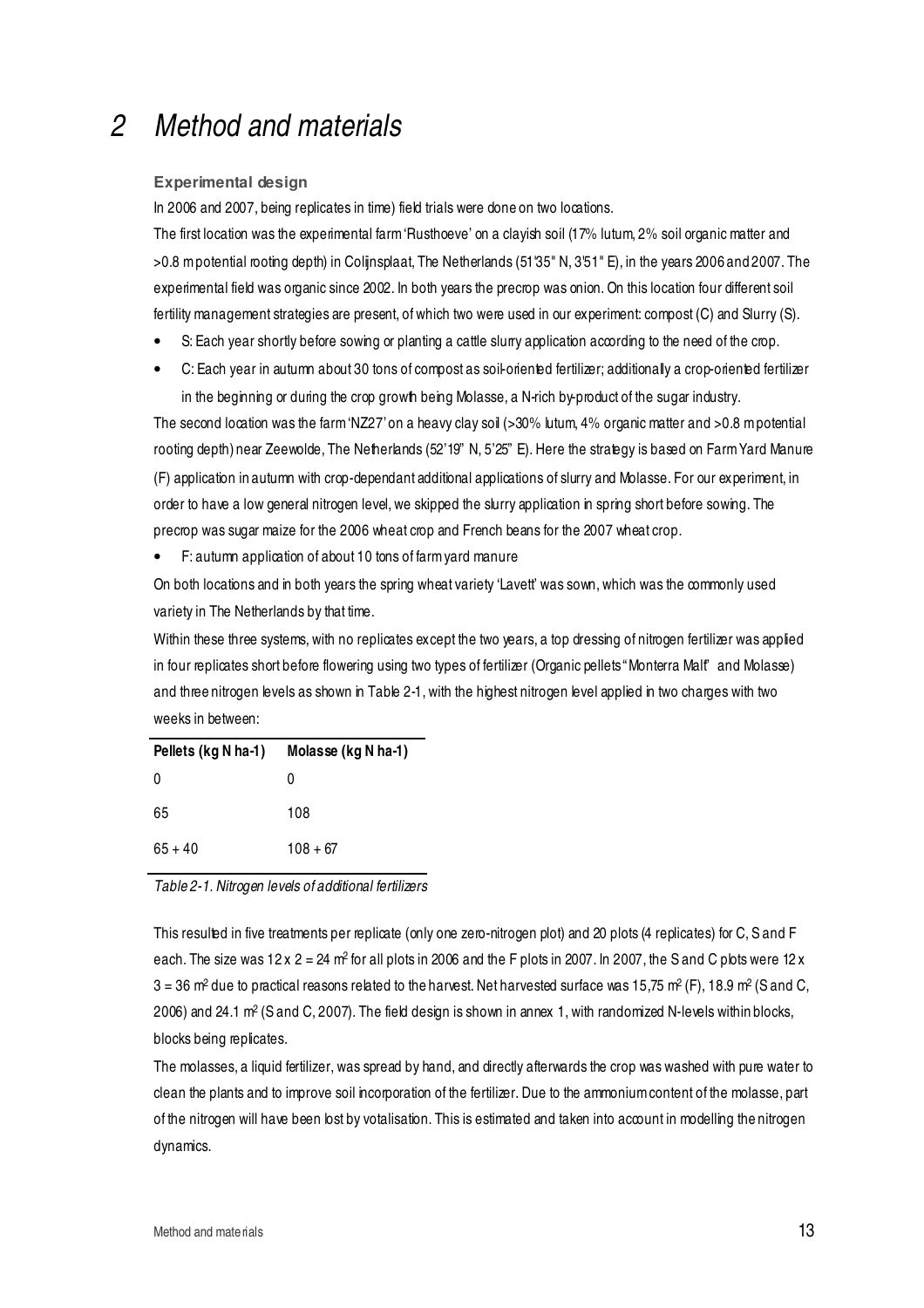To enlarge the Fusarium infection risk, chopped maize stems and leaves were spread in the field short before flowering, directly after the first additional fertilizer application (Mesterházy, 1978). For the same reason we wanted the crop to be humid at least three nights in the week after the start of the flowering. If precipitation was absent the crop was sprayed with 1 mm water late in the evening.

#### **Measurements**

Temperature and evapotranspiration were obtained from nearby weather stations 'Wilhelminaoord (S, C) and Zeewolde (F). Precipitation was registered at the farm  $(C, S)$  and at a nearby farm  $(F)$ . Yields of grain and straw were recorded (Grain-Y and Straw-Y) as was nitrogen content of grain (Grain-N) and straw (Straw-N). The grain was dried to 15% moisture content and stored at 18°C. Two month after harvest the seeds were tested in a blotter test (4 repetitions of 50 seeds on wet filter paper, incubation: 3 days at 10°C, then 3 days at 20°C, no light; Limonard, 1966) on the level of Fusarium infection. The amount of mycotoxines was measured: DON (2006 and 2007) and NIV, ADONs, FUS- X, HT-2, T-2 and ZEA (2006). The presence of Fusarium species on the seeds was tested in 2007 by means of the TaqMan-PCR (Waalwijk et al., 2004). In 2007 two more quality criteria for wheat for bread production were measured: the Hagberg-Perten falling number and the 100 litre weight. The inorganic nitrogen level in the topsoil (0-30 cm) was measured four to five times during the season and the nitrogen dynamics were modelled with the NDICEA model (Van der Burgt et al, 2006). From this modelling the amount of plant available nitrogen (PAN) was calculated, being the sum of inorganic nitrogen at sowing, the direct available inorganic nitrogen in fertilizer and the nitrogen available due to mineralization during crop growth until harvest, minus votalized nitrogen.

In 2007 presence of weed in S and C was registered on a 1-10 scale a few weeks before harvest.. Statistical analysis was done with GenStat 9.1.0.147, Lawes Agricultural Trust.

#### **Course of the experiments**

The lay-out and dimensions of the S, C and F experiments was identical in 2006. During harvest, the S and C strategies needed much precision to cut the requested net area. For this reason, the plot size was increased from 2 x 12 m in 2006 to 3 x 12 m in 2007.

The S and C strategies, including the slurry application in S and the strategy-related Molasse application in C, tumed out to have high PAN levels. The additional gifts of pellets and Molasse did not result in clearly visible differences between the plots in 2006, contrary to the F location with a very low PAN. Having in mind the findings from Lemmens et al (2004) indicating that a reaction on nitrogen could be expected at low general nitrogen levels, we decided to skip in 2007 the slurry (in S) and system-related Molasse (in C) application. The application of the Organic pellets and Molasse around athesis remained unchanged.

Although the weather in 2006 and 2007 were on average not exceptional, spring 2007 on both SC and F location was characterized by a severe drought from almost eight weeks. In F germination was affected and reduced but continued; in S and C germination was interrupted and resumed almost two months later. On both locations the 2007 yields were low, on S and C even very low.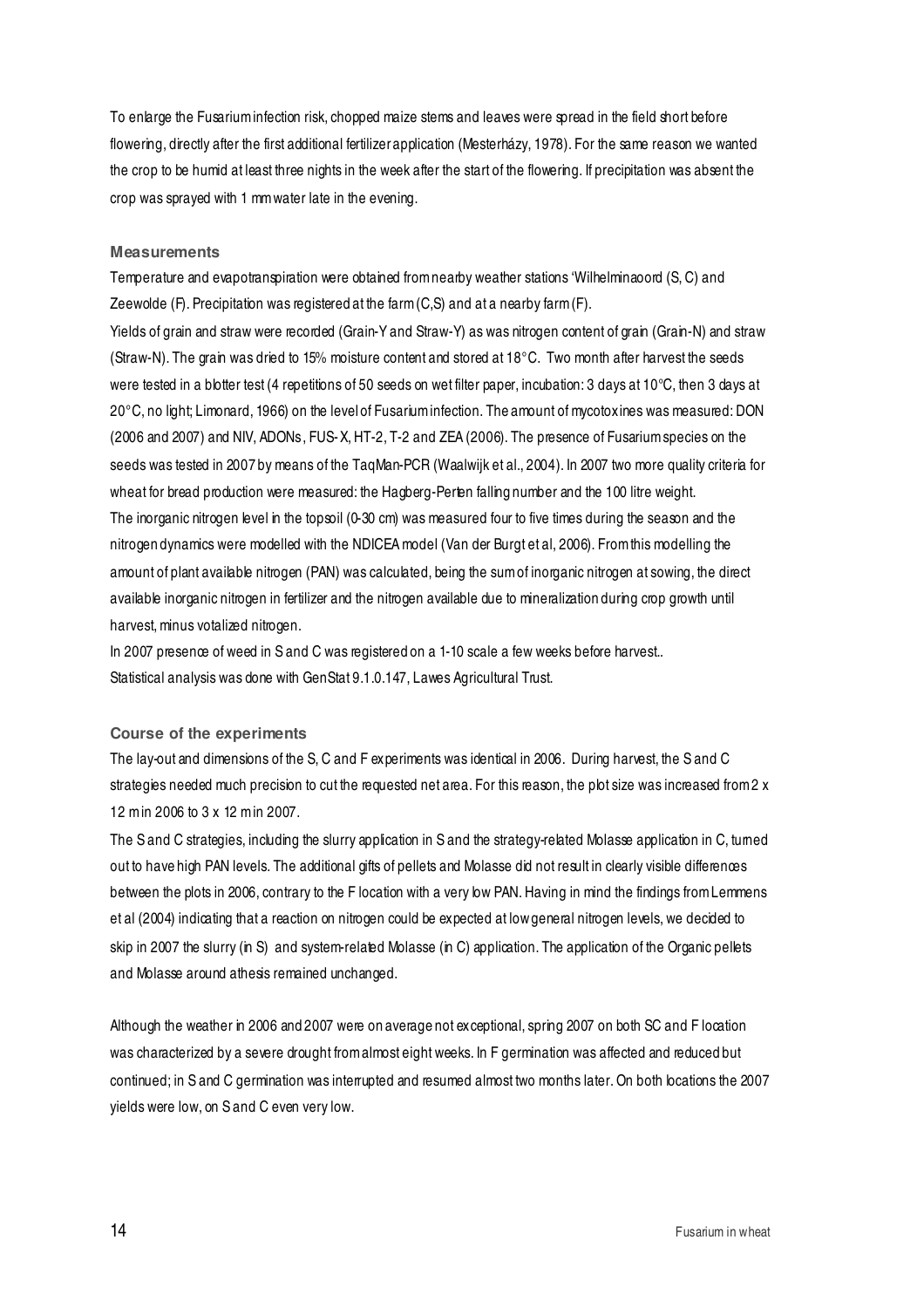### 3 Results

For the analysis of the results we preferred to use plant available nitrogen (PAN) above applied nitrogen This PAN was calculated out of the nitrogen dynamics as presented by the NDICEA model. Our first step was to check the model simulations. The model performance, judged by RMSE (Wallach and Goffinet, 1989), is given inTable 3-1. In 2006 the model performed overall well. In 2007 it was not so good. This may have been caused by a less adequate simulation of mineralization processes during the severe drought in spring. Both PAN and applied nitrogen are used in the further analysis of the experiment.

| Year      | 2006 |            |      | 2007 |      |      |
|-----------|------|------------|------|------|------|------|
| Strategy  | C    | S          | F.   | C    | S    |      |
| RMSE      | 14.5 | 20.3       | 7,3  | 26.7 | 13.5 | 29.8 |
| Judgement | Good | Reasonable | Good | Weak | Good | Weak |

Table 3-1 RMSE (Average per Strategy) of inorganic nitrogen, simulated versus measured.

A next step was to check the Fusarium species composition and quantity in the three strategies. This was only done in 2007. There turned out to be no significant interaction between strategy and species composition, so the strategies could be statistically analysed together. In F, the overall amount of pathogens was significantly lower than in S and C (Table 3-2). Fusrium culmorum and F. poae were present in significant smaller quantities than F. avenaceum, F. graminearum and Microdochium nivale (Table 3-3).

|    | $10$ log (pg mg <sup>-1</sup> dry material (P<0.001) |   |
|----|------------------------------------------------------|---|
| C  | 0,892                                                | b |
| S. | 0.98                                                 | b |
| F. | 0,425                                                | а |

Table 3-2 Log-transefered values of Pathogen quantity in the three systems in 2007

|                          | <sup>10</sup> log (pg mg <sup>-1</sup> dry material | P < 0.001 |
|--------------------------|-----------------------------------------------------|-----------|
| Fusarium avenaœum        | 0,912                                               | b         |
| <b>Fusarium</b> culmorum | 0,418                                               | а         |
| Fusarium graminearum     | 1,128                                               | b         |
| Fusariumpoae             | 0,259                                               | a         |
| Microdochium nivale      | 1,11                                                | b         |

Table 3-3 Log-transferred values of Pathogen quantity in 2007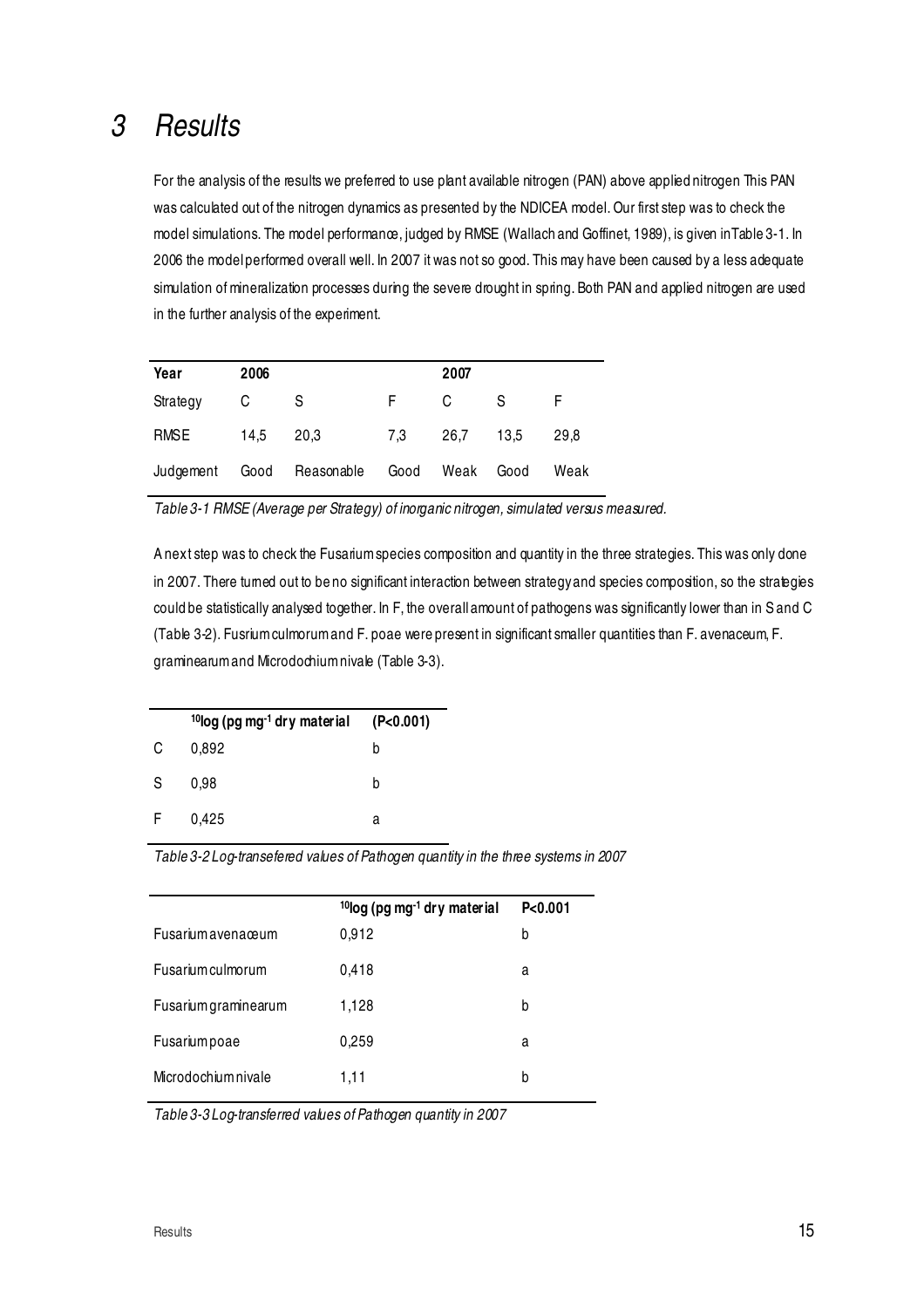In both years and in all three strategies there was a significant relation between PAN at one side and Grain-N and Straw-N at the other side, with the highest explained variance related to the Grain-N. This indicates that the crop reacted sufficient on the imposed differences in plant available nitrogen and that the late nitrogen applications increased Grain-N more than Straw-N. In table Table 3-4 is given the percentage of variance of Grain-N and Straw-N which is explained by the parameter PAN.

| Year                          | 2006 |         |         |         | 2007    |         |         |                |
|-------------------------------|------|---------|---------|---------|---------|---------|---------|----------------|
| Strategy                      | СS   |         |         |         | СS      |         |         |                |
| explained Grain-N<br>variable |      | Straw-N | Grain-N | Straw-N | Grain-N | Straw-N | Grain-N | <b>Straw-N</b> |
| <b>PAN</b>                    | 80   | 42      | 90      | 54      | 57      | 39      | 84      | 54             |

Table 3-4. Percentage of explained variance of Grain-N and Straw-N by parameter PAN

PAN in 2006 was significant lower in F compared to S and C (Tabele 3-5). In 2007 the slurry and strategy-related Molasse applications in S and C were skipped in an attempt to reduce nitrogen availability, but the PAN was hardly affected. This was caused by a much higher level of inorganic nitrogen in spring in 2007 compared to 2006.

|     | 2006             | 2007             |
|-----|------------------|------------------|
| C   | 235 <sup>c</sup> | 239 <sup>b</sup> |
| S   | 191 <sup>b</sup> | 182ª             |
| F   | 133a             | 156a             |
| lsd | 24.4             | 29,29            |

Tabele 3-5. Average PAN (kg ha<sup>-1</sup>) of the strategies in 2006 and 2007. Within each column a different letter indicates a significant difference at P=0.05

Straw yield in 2006 was significant different for the three strategies; in 2007 F straw yield was lower than S and C (Table 3-6).

|     | 2006  | 2007              |
|-----|-------|-------------------|
| C   | 4854b | 3733 <sup>b</sup> |
| S   | 5170c | 3479 <sup>b</sup> |
| F   | 1971a | 1961 <sup>a</sup> |
| lsd | 279.2 | 453.0             |

Table 3-6 Straw yield (kg ha<sup>-1</sup> dm) of the strategies in 2006 and 2007. Within each column a different letter indicates a significant difference at P=0.05

Within the strategies the response to the nitrogen levels differed (Table 3-7). In each year and in each strategy significant differences were found (P=0.05), but only F 2006 is very consistent. F 2007 was less strong in its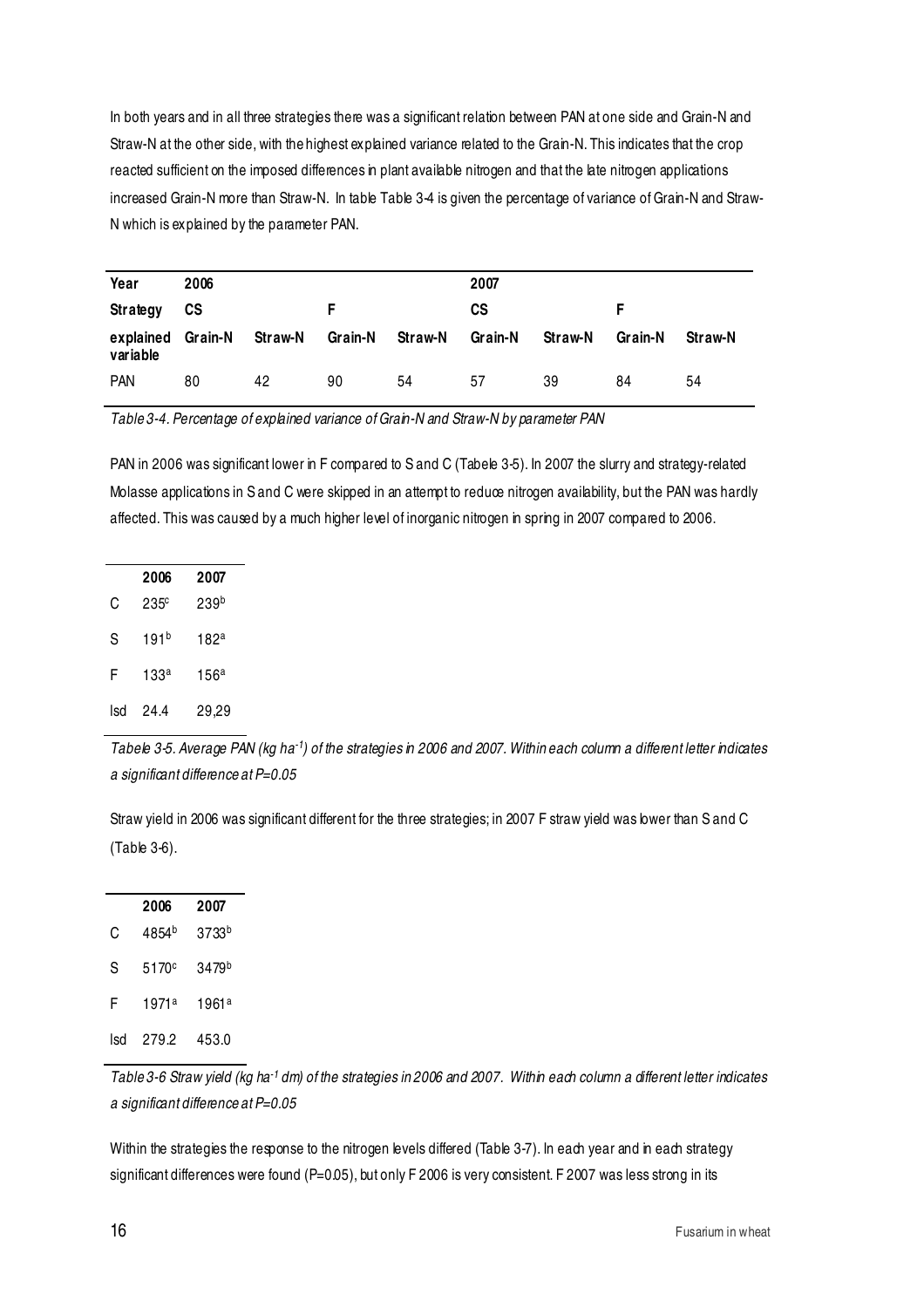response to N-levels, and the S and C strategies are inconsistent in their response on N-level although the lowest level of additionally applied N resulted mostly in the lowest straw yield. This weak response is not surprising because of the late nitrogen application, at a moment when leaf and stem formation were almost completed.

|   | 2006                 |                   |                   |                   |                   | 2007              |                   |                   |                   |                   |
|---|----------------------|-------------------|-------------------|-------------------|-------------------|-------------------|-------------------|-------------------|-------------------|-------------------|
|   | 0                    | 65                | 105               | 108               | 175               | 0                 | 65                | 105               | 108               | 175               |
| C | $4656$ <sup>ab</sup> | $5180^{b}$        | 4947 <sup>b</sup> | 4481ª             | $5005^{ab}$       | $3708^{\rm ab}$   | 3375a             | 3688ab            | 3521ab            | 4375 <sup>b</sup> |
| S | 4620a                | 5379b             | 5446 <sup>b</sup> | 5274 <sup>b</sup> | $5132^{\rm ab}$   | 2875 <sup>a</sup> | 3229 <sup>b</sup> | 3667 <sup>b</sup> | 3708 <sup>b</sup> | 3917 <sup>b</sup> |
| F | 1303a                | 1900 <sup>b</sup> | 1873b             | 2411c             | 2369 <sup>c</sup> | 1309a             | 1382a             | 1814a             | $2196^{ab}$       | 3106 <sup>b</sup> |

Table 3-7 Straw yield (kg ha<sup>-1</sup> dm) of the strategies as related to N-applied in 2006 and 2007. Within each line and year a different letter indicates a significant difference at P=0.05

Grain yield in 2006 was significant lower in F then in S and C. Only F showed a reaction on applied nitrogen levels (Table 3-8). Grain yield was in 2007 much lower than in 2006 due to the spring drought. Average F Grain yield in 2007 was 3266 kg ha-1 and significant higher (at P=0.05) than S (2730 kg ha-1) and C (2833 kg ha-1). Grain yield gave no significant response to N-application levels in 2007.

| 2006 | 0 | 65 | 105                                                                                       | -108 | - 175 |
|------|---|----|-------------------------------------------------------------------------------------------|------|-------|
| C    |   |    | 7617 <sup>a</sup> 7965 <sup>a</sup> 6984 <sup>a</sup> 7873 <sup>a</sup> 7435 <sup>a</sup> |      |       |
| S    |   |    | 8070b 8017b 8022b 7830b 7328a                                                             |      |       |
| F    |   |    | $3605^a$ $4588^b$ $4543^b$ $5838^c$ $4910^b$                                              |      |       |

Table 3-8 Grain yield in 2006 of the strategies (kg ha<sup>-1</sup> at 15% moisture) related to additionally applied nitrogen. Within each line a different letter indicates a significant difference at P=0.05

Significant differences in Total Root Rot (TRR) measured in the blotter test, DON (ppm) are shown together with the PAN for the strategies in Table 3-9 and for the nitrogen levels in Tabel 3-10

|   |            | 2006  |                        | 2007 |            |            |  |
|---|------------|-------|------------------------|------|------------|------------|--|
|   | <b>PAN</b> | TRR.  | DON                    | PAN  | <b>TRR</b> | <b>DON</b> |  |
| C |            |       | 235c 2.20a 146.4a 239b |      | 17.25a     | 375a       |  |
| S | 191b       |       | 2.11a 196.8b 182a      |      | 16.85a     | 482b       |  |
| F | 133a       | 3.75b | 133.9a                 | 156a | 16.38a     | 457ab      |  |

Table 3-9 PAN, TRR and DON of the strategies in 2006 and 2007. Within each column a different letter indicates a significant difference at P=0.05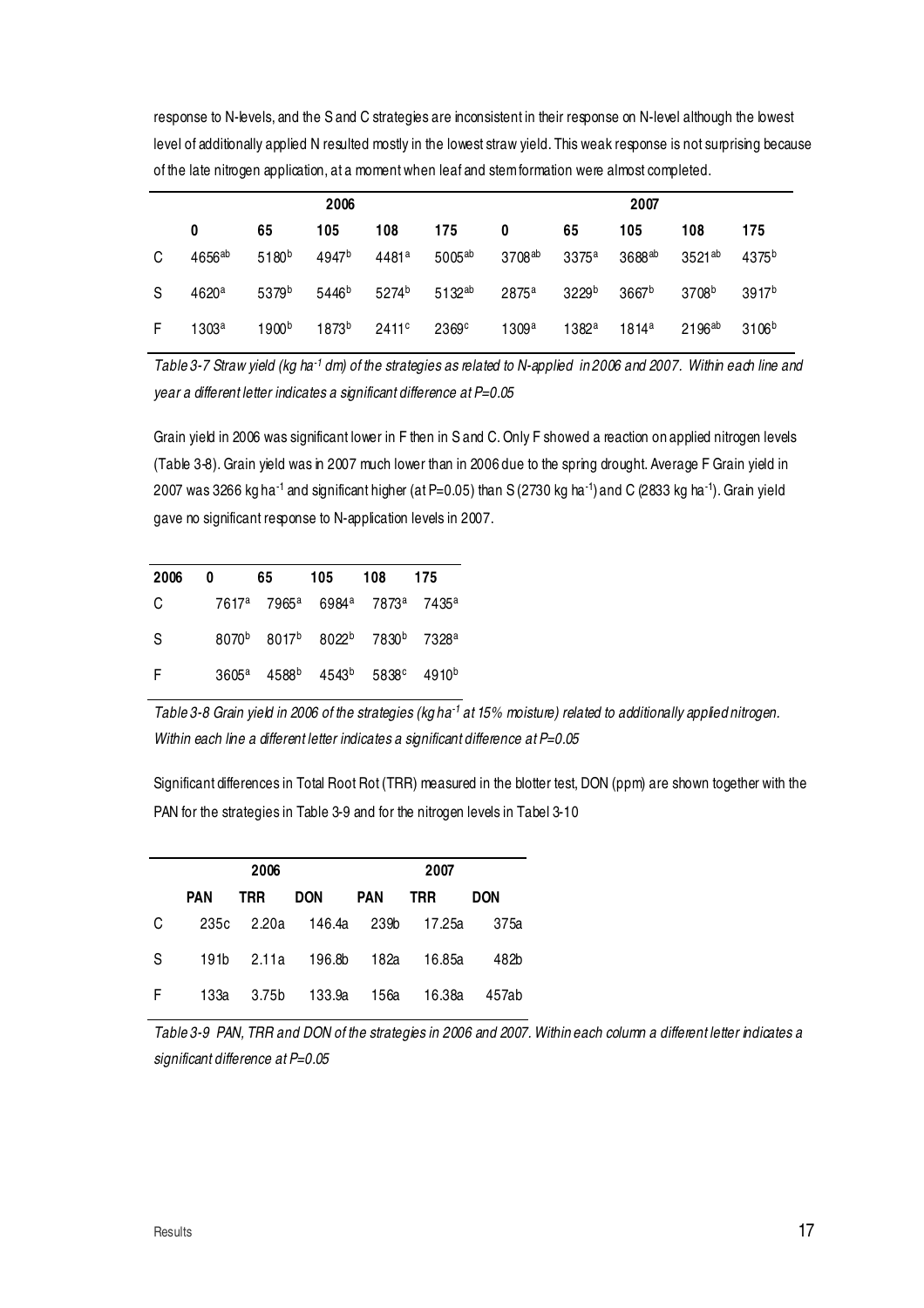|      | N-applied             | 0 |                    | 65                 | 105               | 108                | 175               |
|------|-----------------------|---|--------------------|--------------------|-------------------|--------------------|-------------------|
| 2006 | <b>Additional PAN</b> |   | 0ª                 | 25.7 <sup>b</sup>  | 39 <sup>c</sup>   | 29.7 <sup>b</sup>  | 46 <sup>c</sup>   |
|      | <b>DON</b>            |   | 108.9 <sup>a</sup> | 159.2a             | $148,2^a$         | 159.2 <sup>a</sup> | $219.4^{b}$       |
| 2007 | <b>Additional PAN</b> |   | 0ª                 | 31.3 <sup>b</sup>  | 49.3 <sup>c</sup> | 31.7 <sup>b</sup>  | 53.3 <sup>c</sup> |
|      | TRR                   |   | 14.4a              | 16.6 <sup>ab</sup> | 17.8 <sup>b</sup> | $16,7^{ab}$        | 18,7 <sup>b</sup> |

Tabel 3-10 Relation between N applied, the increase of PAN due to this application and DON in 2006 and 2008

Although there are significant differences in TRR and DON between the strategies, the pattern is not consistent looking at the systems or the years. When the nitrogen levels are observed the pattem is more clear: with an increase of PAN by added fertilizers, the amount of DON also increased significantly for the highest nitrogen level in 2006, and the total root rot was lowest in the lowest nitrogen level in 2007. Nitrogen levels did not differ significantly for TRR in 2006 and for DON in 2007.

After concluding that there are at least some relationships between DON, and TRR at one side and all nitrogen related parameters at the other, a multivariate analysis was done with TRR, DON and the other pathogens as dependent variables and straw yield, grain yield, straw-N, grain-N, measured N-min level and PAN as independent variables. Some of the regressions were significant.

Tabel 3-11 presents the percentages of variance of DON and TRR which is explained by the parameters PAN, Grain-N and Straw-N for all the significant relations found (P < 0.05). In five out of eight situations, there is a significant relation between PAN and DON or TRR, and in five out of eight situations there is a significant relation between Grain-N and DON or TRR. Straw-N has in only one situation a significant relation with DON quantity.

| Year                  | 2006       |            |            |            | 2007          |            |            |            |
|-----------------------|------------|------------|------------|------------|---------------|------------|------------|------------|
| Strategy              | <b>CS</b>  |            | F.         |            | $\mathsf{cs}$ |            | F          |            |
| explained<br>variable | <b>DON</b> | <b>TRR</b> | <b>DON</b> | <b>TRR</b> | <b>DON</b>    | <b>TRR</b> | <b>DON</b> | <b>TRR</b> |
| <b>PAN</b>            | 24         |            | 28         | 28         | 16            | 21         |            |            |
| Grain-N               | 22         |            | 30         | 44         |               | 16         |            | 21         |
| Straw-N               | 23         |            |            |            |               |            |            |            |

Tabel 3-11 Percentage of explained variance of DON and TRR by parameters PAN, Grain-N and Straw-N

Weed infestation as was measured in the 2007 field experiment in strategies C and S, in relation to PAN is given in

Figure 3-1. (Note that within each strategy, the differences in PAN are caused by the nitrogen levels applied at anthesis). Differences between S and C, and differences between additional PAN were significant at P=0.05. C has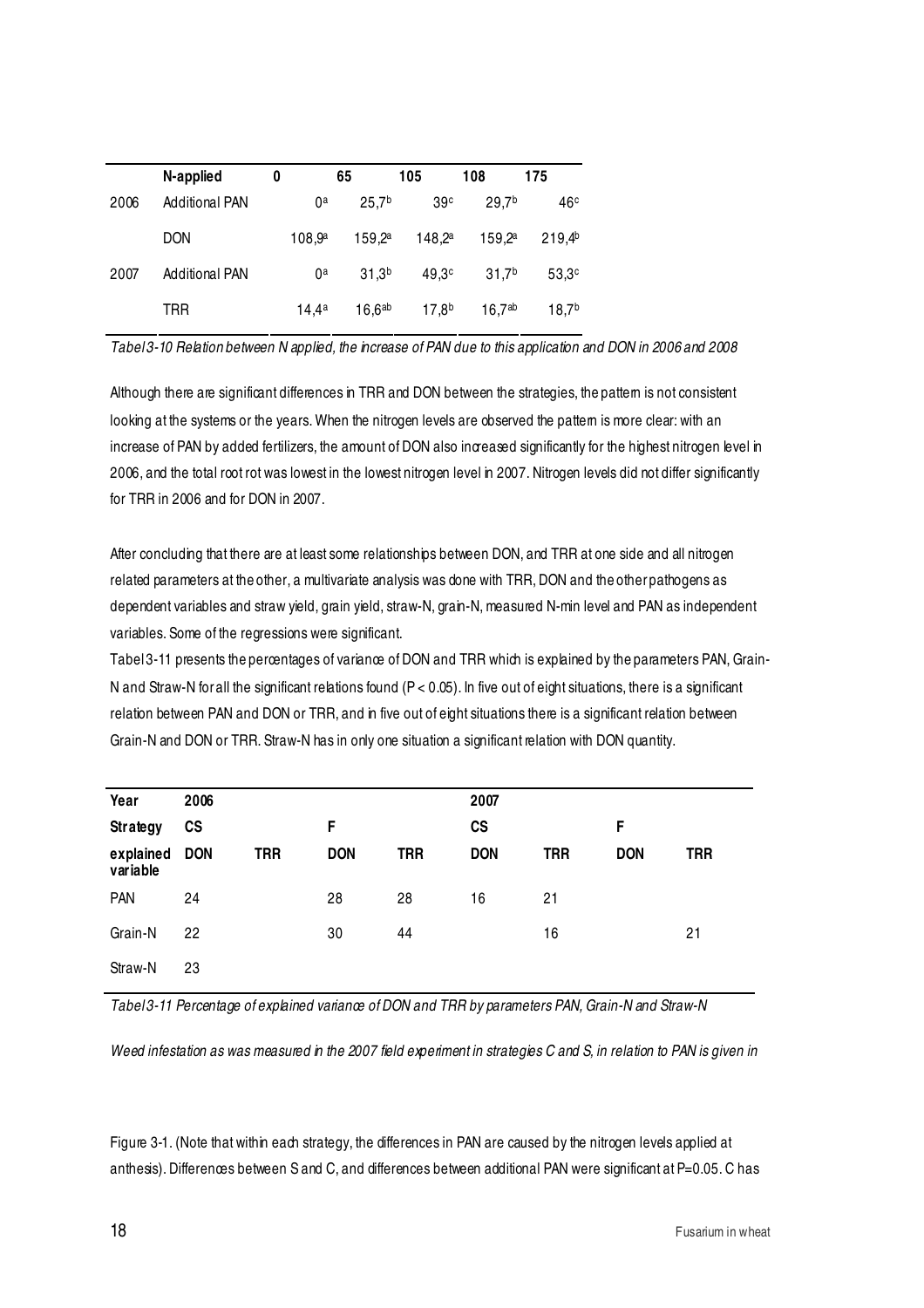more weeds, but the increase with N-levels is the same is in S. Part of the nitrogen applied at anthesis has been taken op by weeds.



Figure 3-1 Relation between additionally applied PAN (kg ha<sup>-1</sup>) by fertilizers applied around flowering, and weed infestation. Pink line =  $S$ ; Blue line =  $C$ .

Analysing the data of 2006 and 2007 together (Figure 3-2**Fout! Verwijzingsbron niet gevonden.** up to Figure 3-5**Fout! Verwijzingsbron niet gevonden.**) it can be seen that there was no relation between Straw yield in dry matter and DON (Figure 3-2**Fout! Verwijzingsbron niet gevonden.**). Looking at Straw-N (Figure 3-3),**Fout! Verwijzingsbron niet gevonden.** there was a triangle shaped relation with DON. Although a linear regression could have been slightly significant (with a low percentage of variation accounted for), this is not what we should be interested in. There is a clear pattern in the graph, indicating that for low straw-N there always was also a low DON content, whereas in situations with high straw-N, there was either a low or a high DON content, depending on other factors.

Going to grain yield (Figure 3-4**Fout! Verwijzingsbron niet gevonden.**), the graph can be explained by a combination of year-effect and location but there is no significant relation with DON. To finish with Grain-N (Figure 3-5**Fout! Verwijzingsbron niet gevonden.**) we can see the same pattern as for straw-N: at low levels of Grain-N, the DON content is also low. At high levels of Grain-N the DON content can be low, high and everything in between.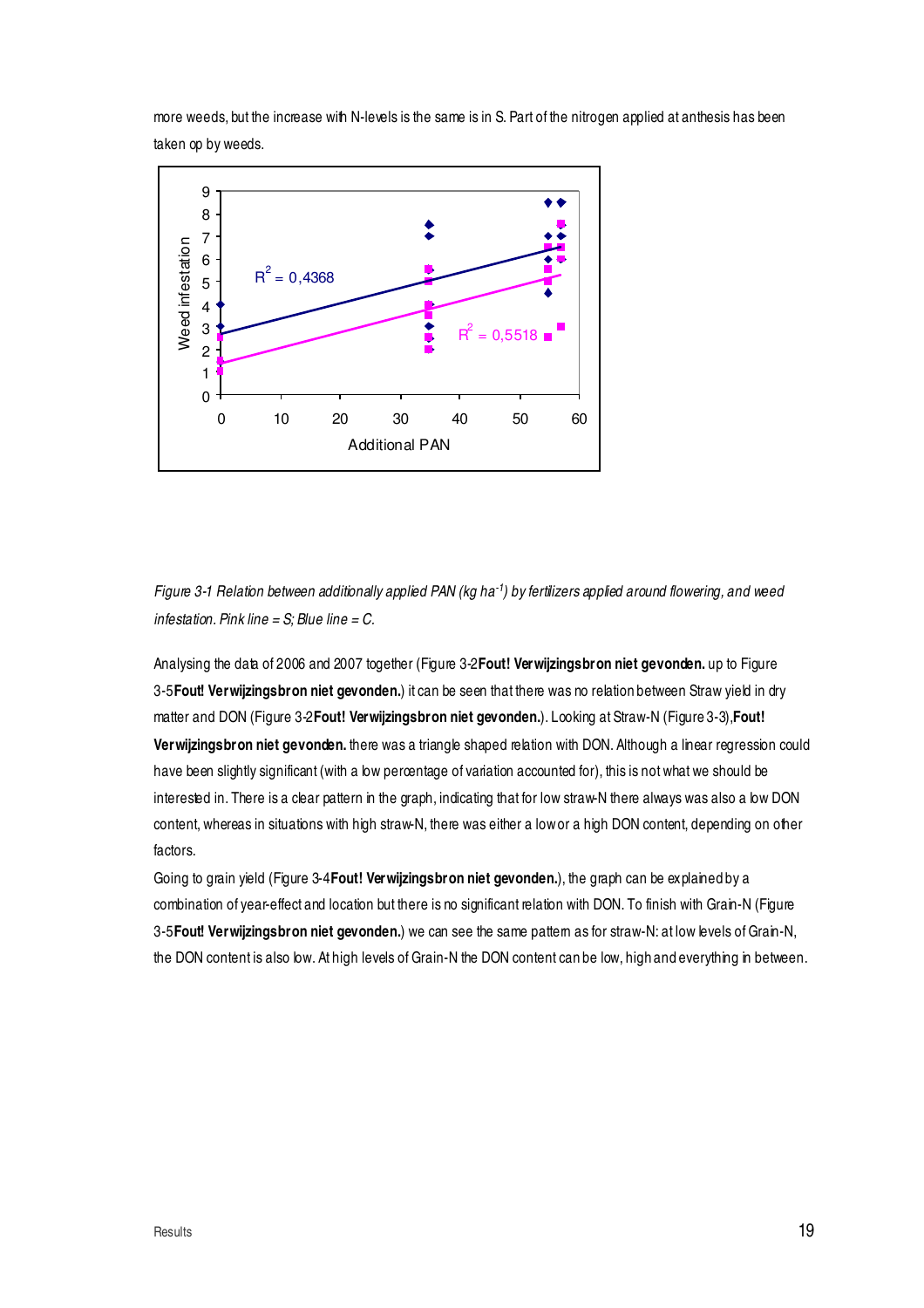2 0 0 6 + 2 0 0 7 (All treatments)



Figure 3-2 Relation between Straw yield (dry matter) and DON, all treatments and two years



2 006+2007 (All treatments )

Figure 3-3 Relation between Straw-N and DON, all treatments and two years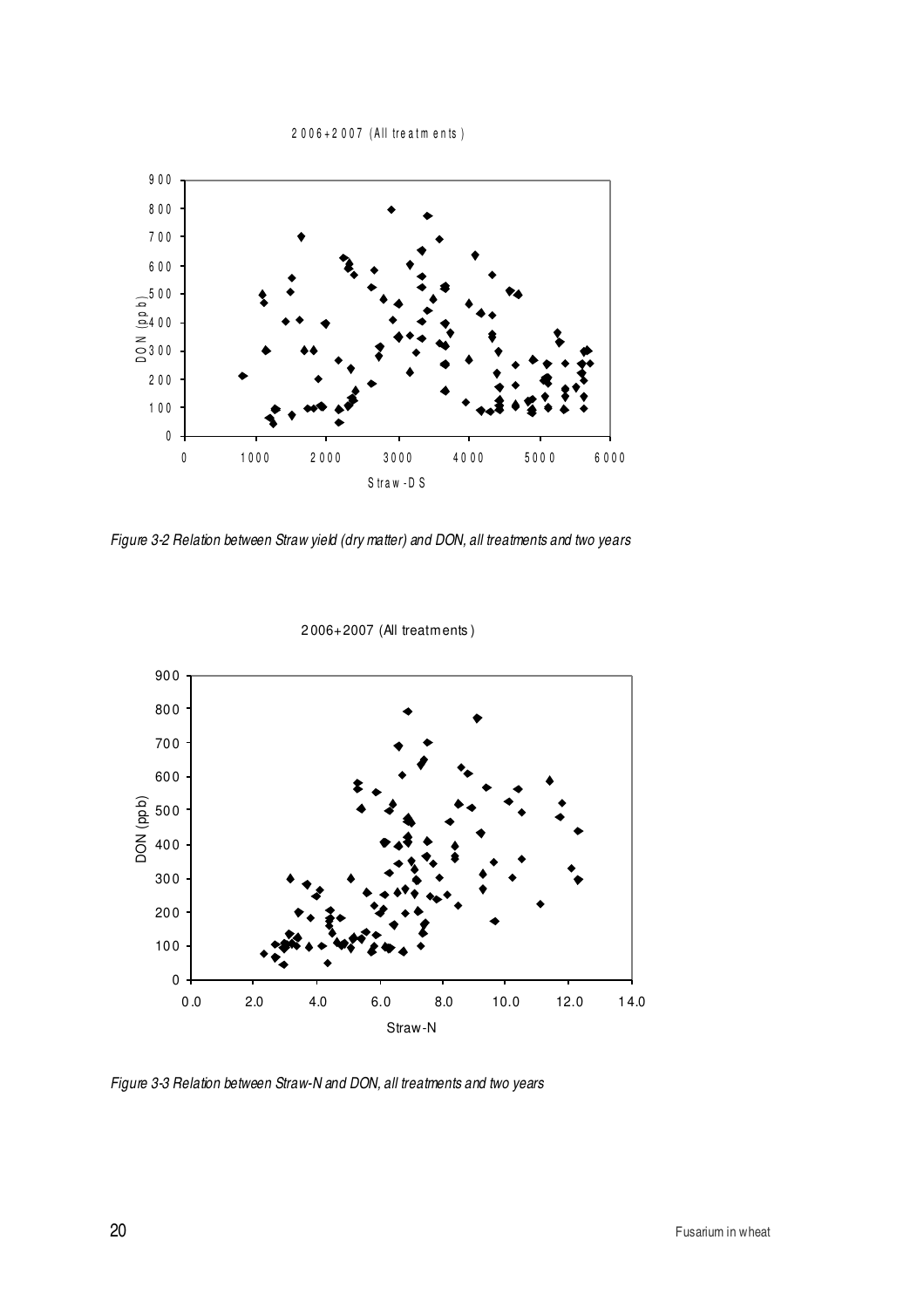#### 2 0 0 6 + 2 0 0 7 (All treatments)



Figure 3-4 Relation between Grain yield and DON, all treatments and two years.

2006+2007 (All treatments)



Figure 3-5 Relation between Grain-N and DON, all treatments and two years.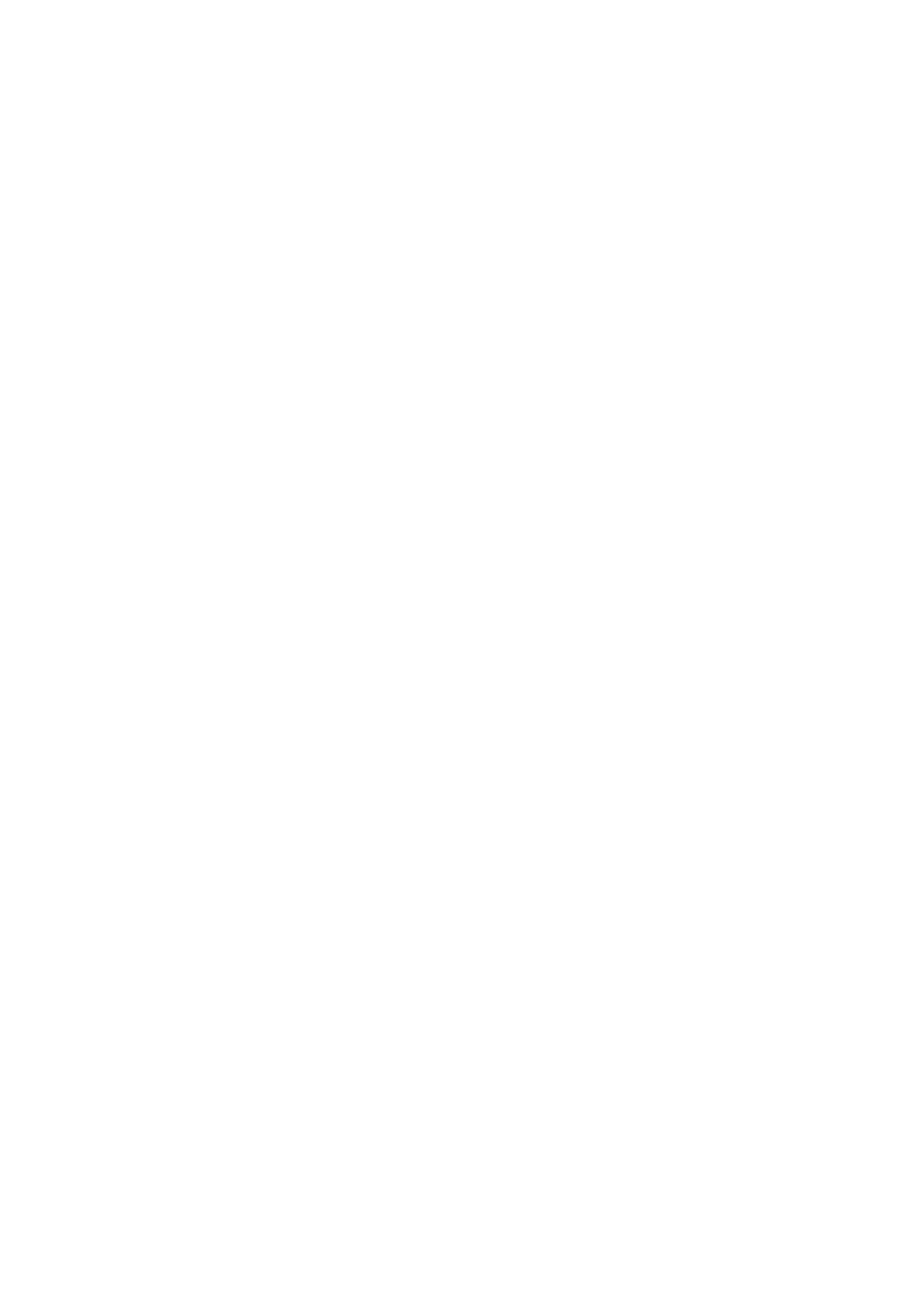### 4 Discussion

In our experiments, significant correlations between soil nitrogen (PAN) and plant nitrogen (Grain-N, Straw-N) at one side and the quality parameters DON and TRR at the other side were present, but they were not strong and not consistent over the years and the strategies. On the first of our research questions, whether the basic fertility strategy can influence the FHB infection, we must therefore answer that we cannot condude this based on our results. There were significant differences between the F strategy on one hand and the C and S strategies on the other hand, but F was located on another field, with less Fusarium present, and probably many more differences that only the fertility strategy. However, for DON, we saw significant differences between the C and S strategies located on the same farm, in both years, indicating a higher DON content for the slurry treatment (S) in both years.

Secondly, we have also shown that there are relations between straw-N and grain-N contents, increased by the nitrogen applications at anthesis, indicating that higher nitrogen application rates tend to increase the level of DON present, although other factors influence this too. In other words: at low Grain-N levels the *chance* to find high DON levels is low; at high Grain-N levels the *chance* to find high DON levels is higher. So there is a relation between DON and Grain-N, but there must be other factors besides grain-N to explain the found DON levels.

Our experiments also show that overall nitrogen availability in 2006, C and S was very high and there was no response to nitrogen application in grain yield and straw yield. Nevertheless there was a significant relation between applied nitrogen levels and DON. In only two situations (2006; C, S) straw-N was significantly related to DON whereas grain-N was in seven situations related to DON or TRR. Straw dry matter yield was significantly increased by nitrogen application in F (2006 and 2007) and much less pronounced in S and C (2007 only) but is less significant than Grain-N in explaining DON. This all supports the idea that it is (at least partly) Grain-N and not microclimate or plant structure as influenced by straw and grain quantity, that causes an increase in FHB when nitrogen levels are increased.

For judgement of the model performance an arbitrary, praxis-oriented maximum RMSE of 20 kg N ha-1 is suggested (Van der Burgt et al, 2006). The 2006 model performance is good (Table 3-1; C and F) and almost good (S); the performance in 2007 was weaker. The effect of a long period of drought after sowing in 2007 is probably not modelled correctly. However, the 2007 S model performance was good. The parameter Plant Available Nitrogen (PAN), derived from the model, was used for further correlation with quality parameters. With a less adequate model performance, this model-derived parameter might however be less adequate.

There is a strong relation between PAN and nitrogen in the plant (Table 3-4; Grain-N and Straw-N). In 2007 the percentage explained variance is lower than in 2006, which might be the result of the weaker model performance. Grain-N is to a higher degree explained by PAN than Straw-N. This is expected, due to the late additional fertilizer application when stem and leaves have almost completed their development. Overall we conclude that the plant Ncontent and mainly the grain N-content indeed expresses the differences in available N.

Farmers are paid for their wheat in dependence of three main criteria:

- Yield
- Quality criteria, in which protein content is an important factor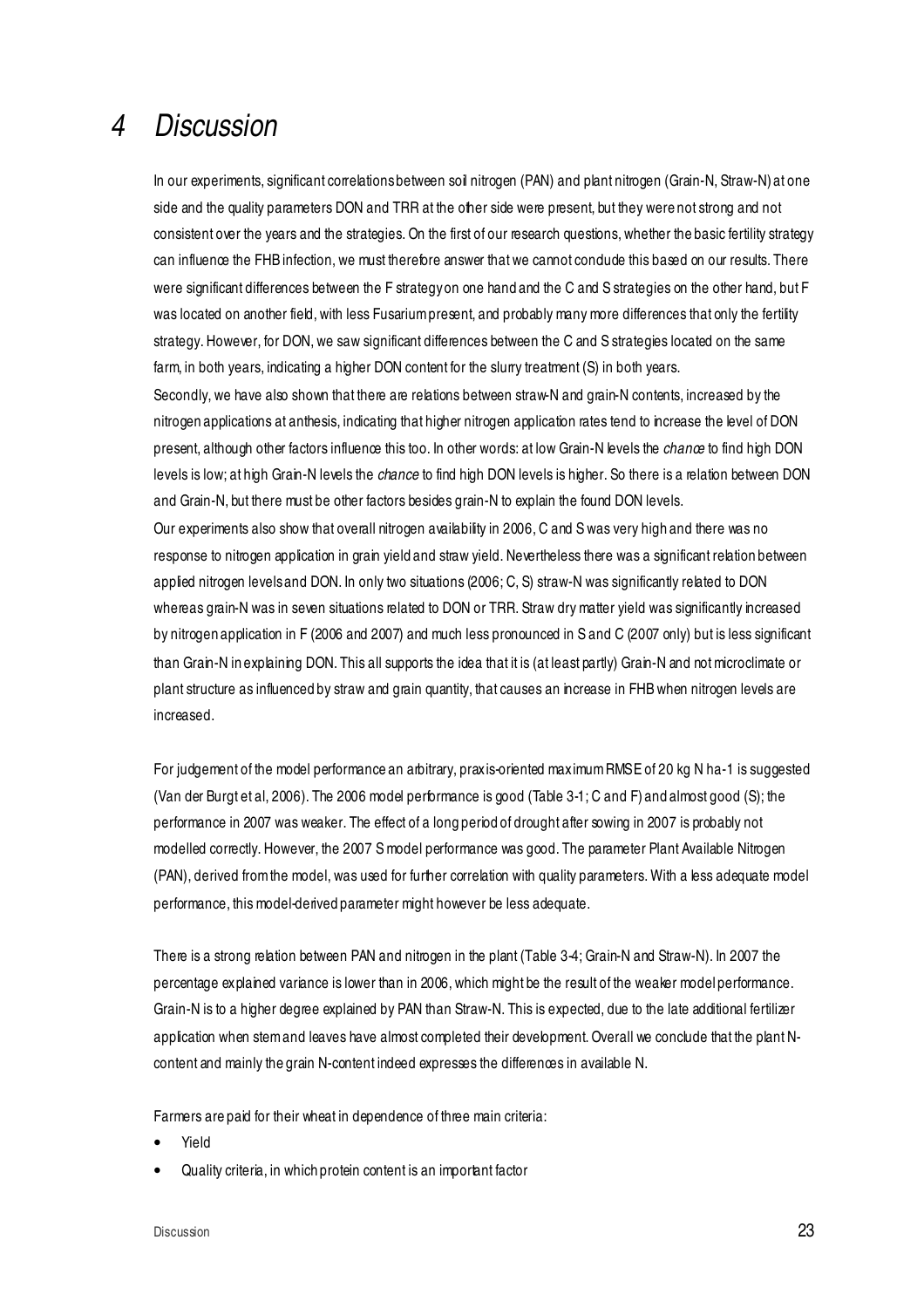#### • Absence of mycotoxines

In general, yield is related to overall PAN. In this experiment, yield responded to additional N-fertilizers in 2006 in the F strategy only. This F strategy is an overall low-N strategy. At overall higher N strategies, like S and C in 2006, the additional N fertilizers have their effect mainly on Straw-N and Grain-N.

Grain-N content is, just as yield, related to overall PAN, but can be increased by late N applications, increasing the PAN in the plant phase when the grains are filled. This late additional N application is practiced more and more in the Netherlands in order to fulfil the request from the bakeries. If the requested protein content is not reached, the harvest can only be sold as feed, not as human food, and prices are much lower.

The third criterion, absence of mycotoxines, is seldom checked at field or farm level, contrary to protein content. The test on mycotoxines is usually done in a bulk container, containing several charges of farmers and/or fields. This means that the individual farmer doesn't bear the consequences of a too high level of mycotoxines. In this experiment protein content was influenced by additional fertilizer much more than DON or TRR. For farmers it makes no sense to reduce plant available nitrogen levels in order to reduce DON or TRR. Presence of Fusarium and FHB is partly a year-effect beyond farmer's influence. Reducing the overall nitrogen level or leaving the additional nitrogen application to minimize the risk of Fusarium presence is no option because the effect on mycotoxines is

Some of the additionally applied nitrogen is taken up by weeds, increasing the weed infestation at higher N-levels (**Fout! Verwijzingsbron niet gevonden.**). This was only shown in 2007 (no weed measurements in 2006) in the S end C crops which had a very open stand due to the drought and bad germination. Although this result is well understood, it may play only a minor role in well-developed crops. We conclude that the current results show that there is something going on between FHB, DON contents and plant available nitrogen in the soil: at lower soil nitrogen availability, lower Fusarium infestation and DON contents can be expected. Due to the current payment system this relation is not strong enough to be of any consequence. However, in future research it could be interesting to re-optimize the spring wheat nitrogen application taking the found relations into account and using

limited, other unknown factors play a considerable role, and the negative effect on Grain-N is dominant.

weather, weed and Fusarium conditions of many years, to design a best practice.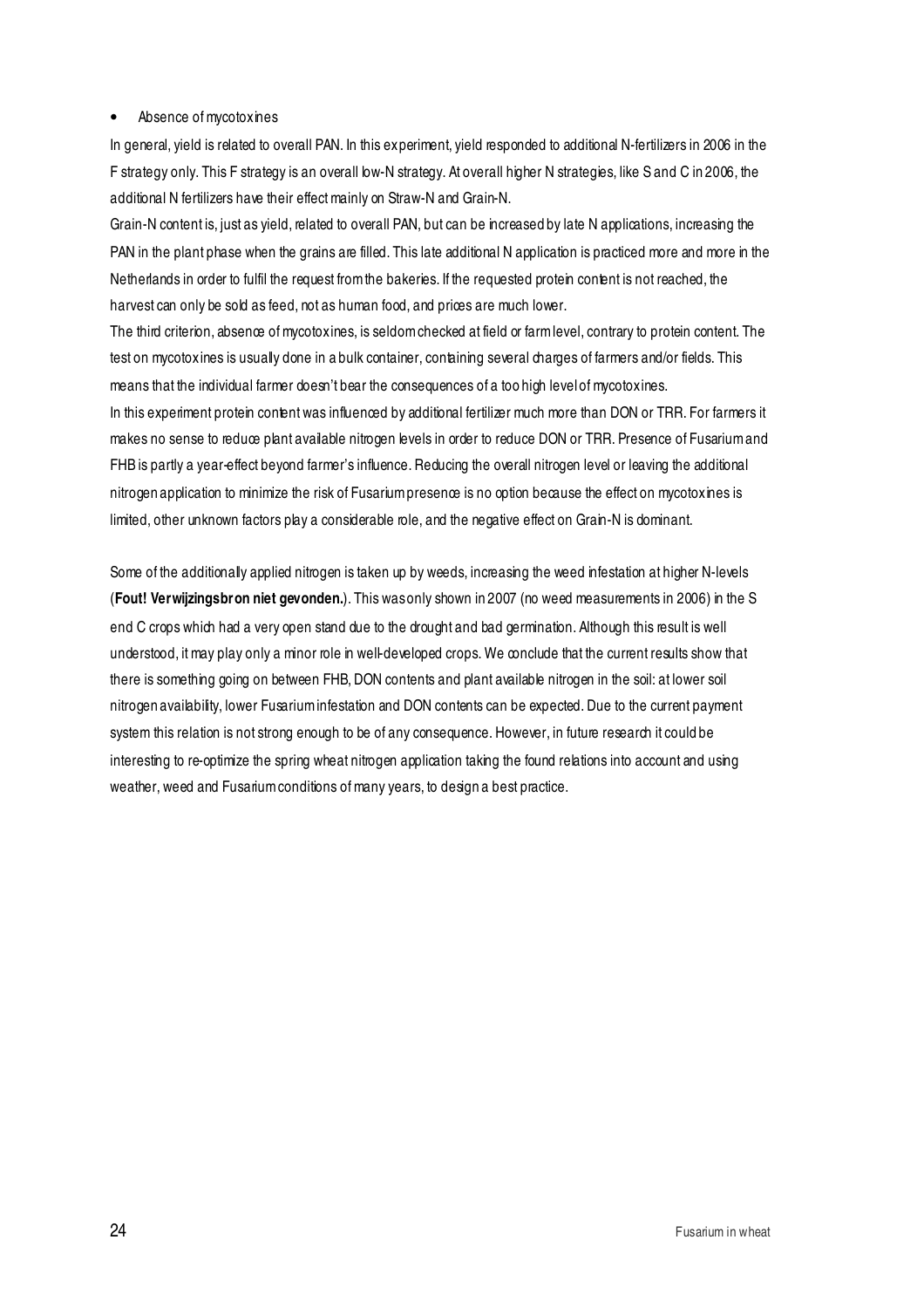# 5 Acknowledgement and disclaimer

#### **Acknowledgemet**

The authors gratefully acknowledge funding from the European Community financial participation under the Sixth Framework Programme for Research, Technological Development and Demonstration Activities, for the Integrated Project QUALITYLOWINPUTFOOD, FP6-FOOD-CT-2003- 506358.

#### **Disclaimer**

The views expressed in this publication are the sole responsibility of the author(s) and do not necessarily reflect the views of the European Commission.

Neither the European Commission nor any person acting on behalf of the Commission is responsible for the use which might be made of the information contained herein.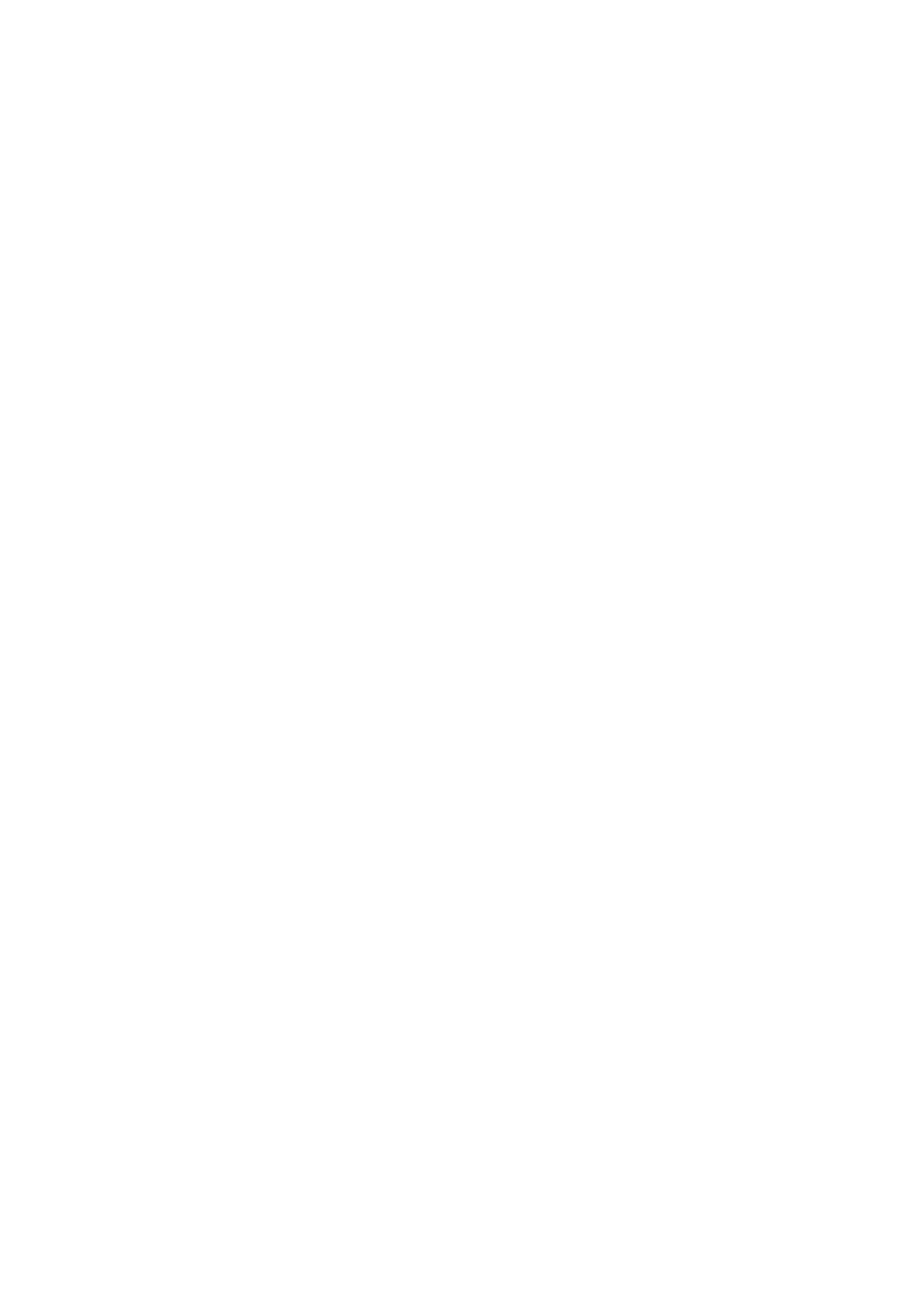### References

Bacon, C.W., & Hinton, D.M. (2007**). Potential for control of seedling blight of wheat caused by Fusarium graminearum and related species using the bacterial endophyte Bacillus mojavensis**. Biocontrol Science and Technology 17, 81-94.

Bechtel, D. B., Kaleikau, L. A., Gaines, R. L., & Seitz, L. M. (1985). **The effects of Fusarium graminearum infection on wheat kernels**. Cereal Chemistry 62, 191-197.

Buerstmayr, H., Steiner, B., Lemmens, M. and Ruckenbauer, P. (2000). **Resistance to Fusarium Head Blight in winter wheat: heritability and trait associations**. Crop science 40, 1012-1018

Dal Bello, G. M., Monaco, C. I., & Simon, M. R. (2002). **Biological control of seedling blight of wheat caused by Fusarium graminearum with beneficial rhizosphere microorganisms**. World Journal of Microbiology and Biotechnology 18, 627-636.

D'Mello, J. P. F., Placinta, C. M., & Macdonald, A. M. C. (1999). **Fusarium mycotoxins: a review of global implications for animal health, welfare and productivity**. Animal Feed Science and Technology 80, 183-205.

Gooding, M. J., Pinyosinwat, A., & Ellis, R. H. (2002). **Responses of wheat grain yield and quality to seed rate**. The Journal of Agricultural Science 138, 327331.

Gilbert, J., Tekauz, A., & Woods, S. M. (1997). **Effects of storage on viability of Fusarium head blight-affected spring wheat seed**. Plant Disease 81, 159-162

Hare, M.C., Parry, D.W., & Baker, M.D. (1999). **The relationship between wheat seed weight, infection by Fusarium culmorum or Microdochium nivale, germination and seedling disease**. European Journal of Plant Pathology 105, 859-866.

Johansson, P. M., Johnsson, L., & Gerhardson, B. (2003). **Suppression of wheat-seedling diseases caused by Fusarium culmorum and Microdochium nivale using bacterial seed treatment**. Plant Pathology 52, 219-227.

Jones, R. K. (1999**). Seedling blight development and control in spring wheat damaged by Fusarium gramenearum group 2**. Plant disease 83, 1013-1018.

Khan , M. R., Fisher, S., Egan, D., Doohan, F. M. (2006). **Biological control of Fusarium Seedling Blight Disease of Wheat and Barley.** Phytopathology 96, 386-394.

Lemmens, M., Haim, K., Lew, H. and Ruckenbauer, P. (2004). **The effect of fertilization on Fusarium head blight development and deoxinivalenol contamination in wheat**. Journal of Phytopathology 152, 1-8.

Lienemann, K. (2002). **Auftreten von Fusarium-Arten am Winterweizen im Rheinland und Möglichkeiten der befallscontrolle unter besonderer berücksichtigung der Weizensorte**. Ph.D Thesis, Institut für Pflanzenkrankheiten der Rheinischen Friedrich-Wilhelms-Universität Bonn, Germany.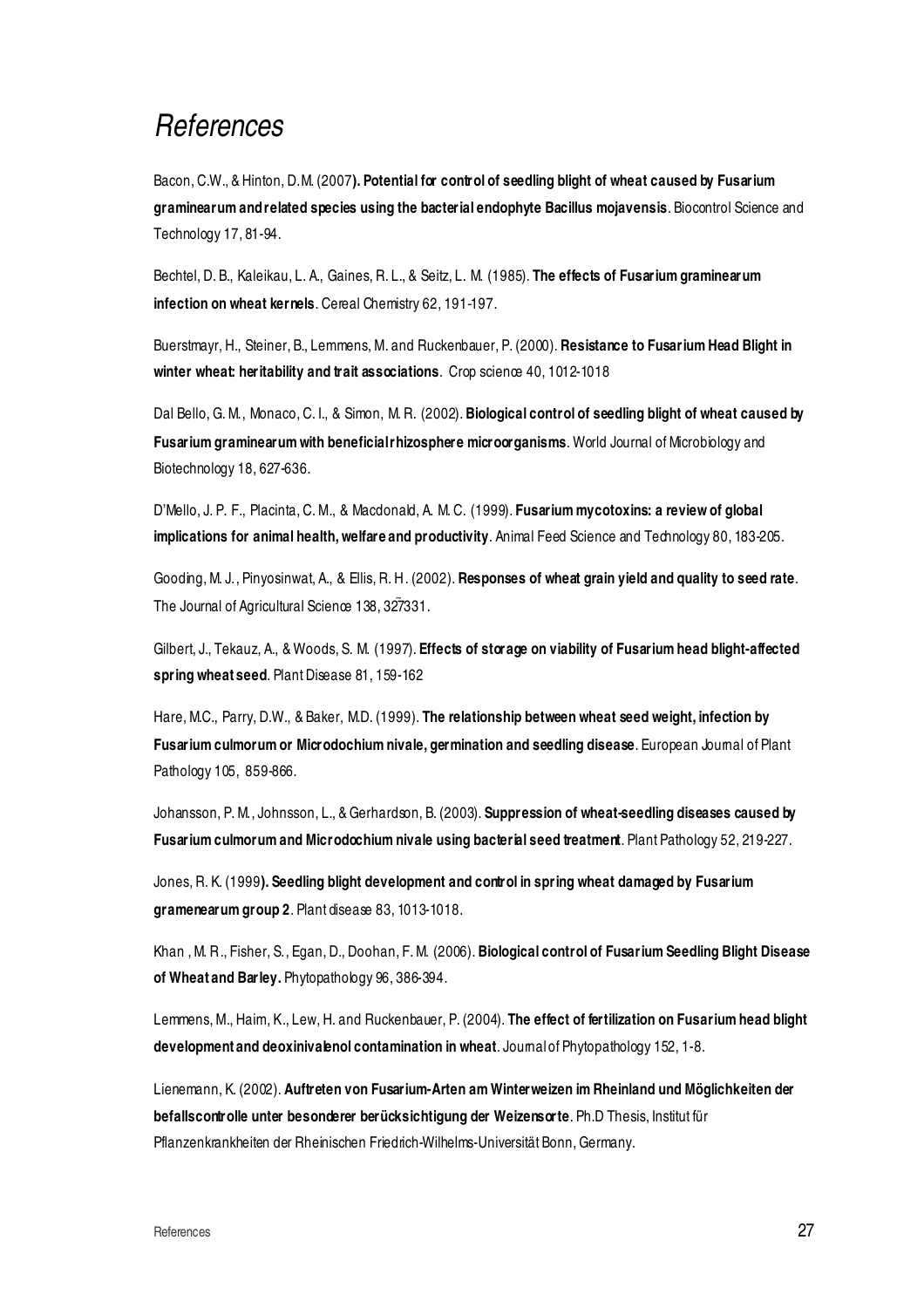Limonard, L. (1966**). A modified blotter test for seed health**. Neth. J. Pl. Path. 72, 319-321

Mesterházy, A. (1978). **Comparative analysis of artificial inoculation methods with Fusarium spp. on winter wheat varieties**. Phytopath. Z. 93, 12-25

Mesterházi, A. (1995). **Types and components of resistance to Fusarium head blight of wheat.** Plant breeding 114, 377-386

Osman, A., Groot, S., Köhl, J., Kamp, L., & Bremer, E. (2004). **Seed treatments against Fusarium in organic spring wheat.** In E. Lammerts van Bueren, R. Ranganathan, & M. Sorensen (Eds.), The first world conference on organic seed: challenges and opportunities for organic agriculture and the seed industry (pp. 133-137). International Federation of Organic Agriculture Movements (IFOAM), Bonn.

Parry, D. W., Jenkinson, P., & McLeod, L. (1995). **Fusarium ear blight (scab) in small grain cereals: a review.** Plant Pathology 44, 207–238.

Peraica, M., Radić, B., Lucić, A., & Pavlović, M. (1999). **Toxic effects if mycotoxins in humans**. Bulletin of the World Health Organization 77, 754-766.

Schotveld, E. en Kloen, H. (1996). **Onkruidbeheersing in een multifunctionele vruchtwisseling: innovatieproject voor ecologische akkerbouw en groenteteelt in samenwerking met 10 voorhoedebedrijven in Flevoland**. Rapport AB-DLO 74, Wageningen, Netherlands, 31 pp.

Van der Burgt, G.J.H.M., Oo men G.J.M., Habets A.S.J. & Rossing W.A.H. (2006). **The NDICEA model, a tool to improve nitrogen use efficiency in cropping systems**. Nutrient Cycling in Agroecosystems 74: 275-294.

Vereijken, P. (1994). **Designing prototypes. Progress reports of research network on integrated and ecological arable farming systems for EU and associated countries.** Conference proceedings, AB-DLO Wageningen, Netherlands, 87 pp.

Waalwijk, C., van der Heide, R., de Vries, I., van der Lee, T., Schoen, C., Costrel-de Corainville, G., Häuser-Hahn, I., Kastelein, P., Köhl, J., Lonnet, P., De marquet, T., & Kema, G. (2004). **Quantitative detection of Fusarium species in wheat using TaqMan**. European Journal of Plan Pathology 110, 481-494.